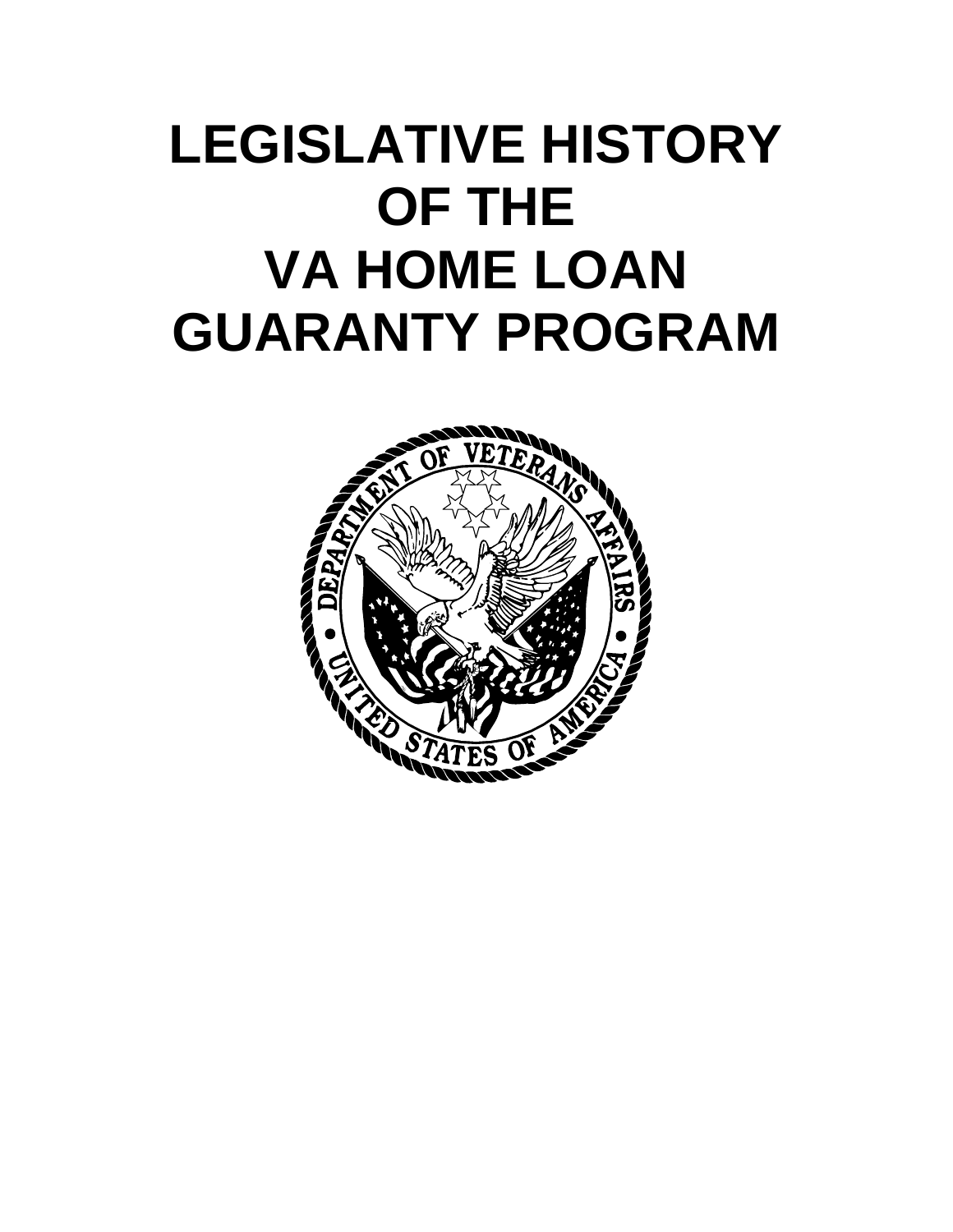## **PROGRAM HISTORY**

The Department of Veterans Affairs home loan programs serve a clientele which is diverse in many ways. The only common denominator of this clientele is service in the Armed Forces of the nation. Since the inception of these programs the objective has been to assist eligible veterans to become homeowners. Veterans are assisted by making it possible for them to compete in the market place for credit with persons who were not obliged to forego the pursuit of gainful occupations by reason of service in the Armed Forces of the nation. The VA programs are intended to benefit men and women because of their service to the country, and they are not designed to serve as instruments of attaining general economic or social objectives.

VA has guaranteed over 18 million home loans to veterans to purchase or construct a home, or refinance another home loan on more favorable terms. The VA home loan program has made mortgage credit available to many veterans whose loans otherwise would not have been made. In this connection, although VA borrowers have been directly favored by the more liberal terms on those loans, it is also likely that these terms have induced a competitive liberalization of the terms on conventional mortgages, whose recipients have benefited as well. As a result, the impact of the VA home loan programs on the economy and on the mortgage market vastly exceeds the actual volume of VA home loans.

## **Initial Objectives and Philosophy**

The home loan guaranty program was originally conceived in 1944 as a part of an attack on the harsh aftermath associated with wars. The overall objectives of this attack were to diminish to the greatest possible extent the economic and sociological problems of post war readjustments of millions of men and women then serving in the Armed Forces.

The program was one of the major innovations and a most important part of the original Servicemen's Readjustment Act of 1944, Public Law 78-346. The first legal framework was set forth in Title III of that Act. In a way, the loan guaranty program was advanced as an alternative device to a cash bonus, because it would be vastly less expensive to the Government, and because it would better serve the needs of veterans.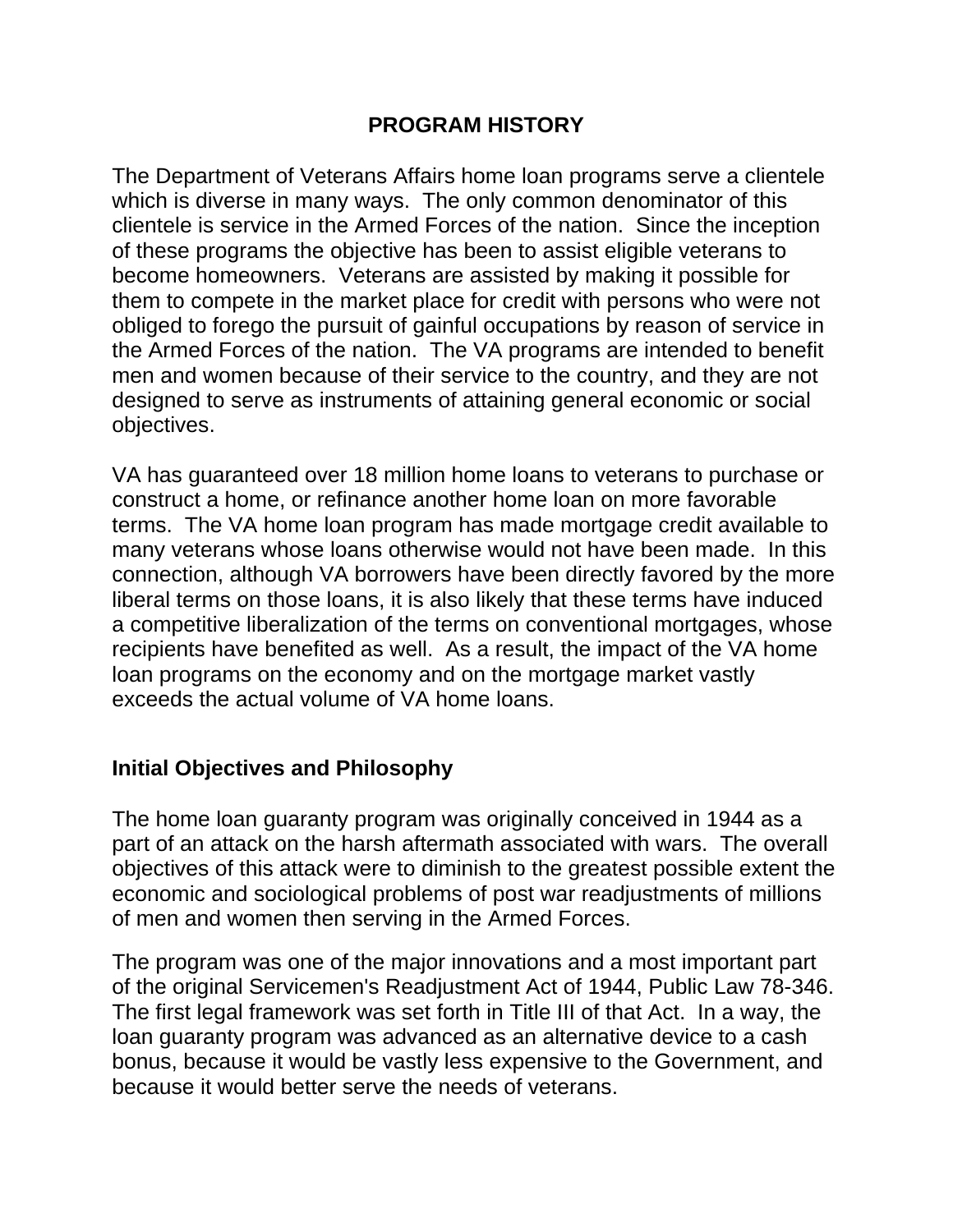Credit was viewed as one of the cornerstones of a program to aid the veteran in his/her effort to readjust to civilian life. In the opinion of the supporters of the original legislation, the Government should provide the means whereby the veteran could obtain favorable credit which would permit him/her to shelter his/her family or begin a business or farming venture. This concept arose because of the feeling that veterans, in view of their service in the Armed Forces had missed an opportunity to establish a credit rating which could be the basis of borrowing to acquire a home or to establish a business. The establishment of the loan guaranty program was an attempt to place the veteran on a par with his/her nonveteran counterpart.

The loan guaranty program also provided an investment outlet for large amounts of savings which existed in the economy at the end of World War II. During the years of the war, normal investment outlets were restricted because of the shift from the production of civilian goods to war production. By imposition of price and production controls on many items, the normal flow of consumer durable goods had been reduced. Thus, individual savings reached record proportions, and large amounts of money became available for investment purposes. Expectations at the time that there would be a normal postwar depression shortly after termination of the war made it seem important that planning be done to stimulate the redirection of accumulated liquid capital into normal peacetime avenues.

## **Historical Development**

Under the foundation law -- Public Law 78-346 -- the maximum amount of guaranty was limited to 50 percent of the loan, but not to exceed \$2,000; loans were limited to a maximum 20 years, with a maximum interest rate of 4 percent; the purchase price paid or to be paid, or the construction cost, including the value of the land, could not exceed the reasonable normal value as determined by an appraisal; and loans could be made by persons, firms, associations, corporations or by governmental agencies and corporations under either state or Federal jurisdictions. Home loans could be used for the purchase, construction, improvement or repair of residential property which veterans intended to occupy as their homes. With reference to terms of the loan, the Act further stated that such terms should bear a proper relation to the veteran's present and anticipated income.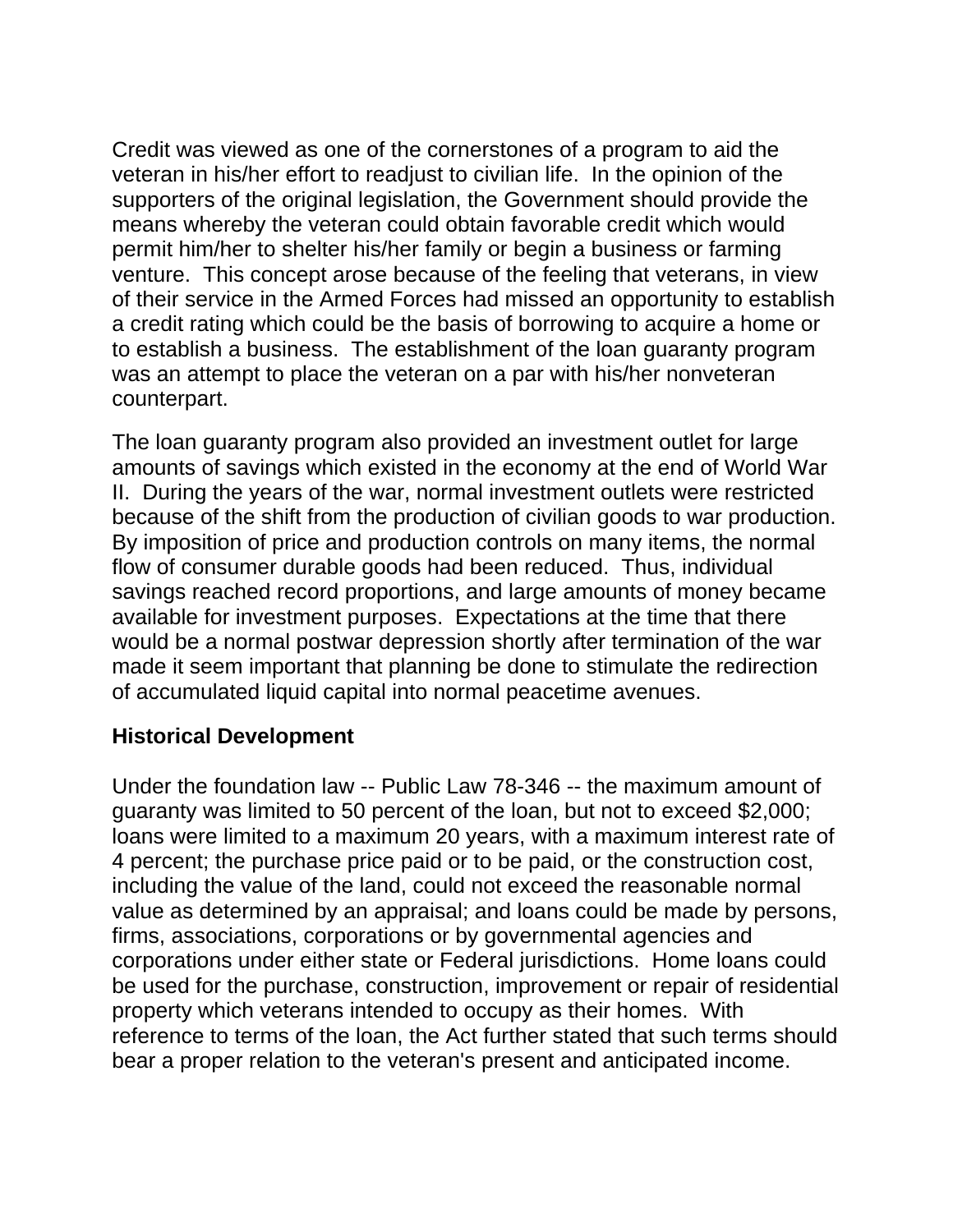Initially, all loans had to have the prior approval of the Veterans Administration.

To be eligible to make use of the loan guaranty benefit, the veteran must have served in the active military or naval forces of the United States for a period of 90 days or more any time on or after September 16, 1940 and before official termination of World War II. In this connection, a veteran could apply for a loan anytime within 2 years after separation from the service or 2 years after the official end of the war, whichever was the later date. However, no applications were to be received more than 5 years after the termination of the war.

The original version of the loan guaranty program contained various shortcomings which became evident during the first year of operation. First, real estate prices had risen so much that the \$2,000 maximum guaranty was not large enough. Second, the requirement that the price of the real estate must be "normal" caused difficulties because to many this indicated prewar prices. Third, the limitation of two years after the war as the period during which loan guaranties could be obtained was feared to be too short because of the great potential number of veteran borrowers and the possible inflationary potential. And, fourth, the 20-year maturity on loans required by the Act meant that monthly payments were so high that many veterans were precluded from obtaining loans.

These various shortcomings of the program were considered in hearings before committees of the House and Senate and amendments were enacted to Title III in 1945 by Public Law 79-268.

The maximum amount of guaranty available to a veteran was increased to \$4,000 for home loans. The term "normal" was removed from the requirement of "reasonable normal value", leaving it as "reasonable value." The maximum maturity for real estate loans was extended to 25 years and for farm loans to 40 years.

No longer was the home loan benefit aimed at immediate readjustment aid. It was to be a long-range benefit open to any eligible veteran wishing to buy a home within 10 years if he/she could meet the credit requirements. The original idea of keeping the purchase price low by the use of "reasonable normal value" was abandoned in favor of a large volume of transactions at current market prices.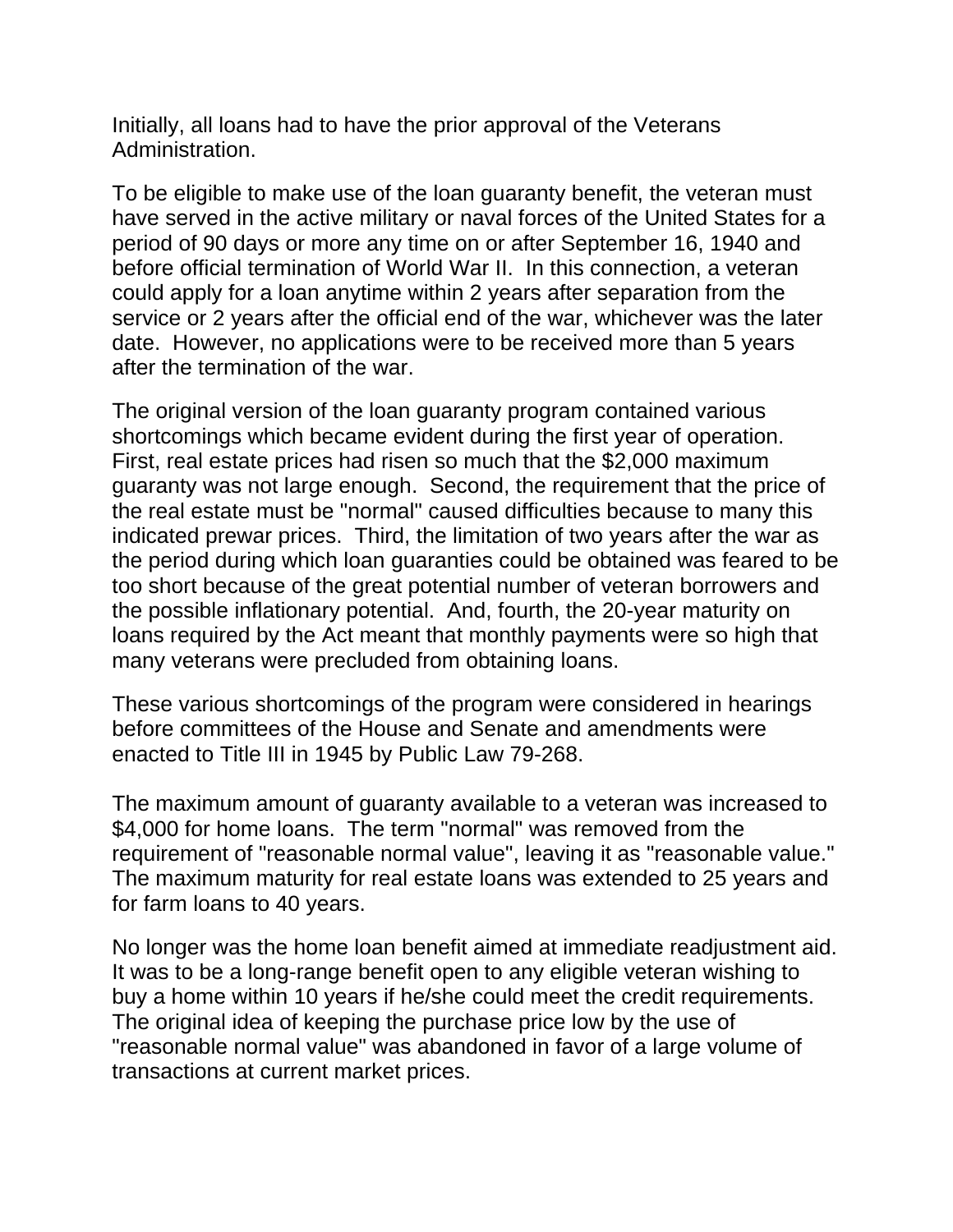These changes constituted an almost complete revision of the loan guaranty program. It changed many of the basic objectives, such as holding the price of properties to prewar level. An even more basic philosophical change was that the original Act was considered only as a readjustment aid for the veteran who wanted to start a home, a business, or buy a farm when he/she got out of the service. The extension of readymade credit by the Government was to make up for his/her lost time. The new Act provided something different. It could no longer be considered solely as an adjustment benefit for the few who had immediate and specific plans after leaving service. It was now open to all veterans who might decide to avail themselves of the benefit at any time within 10 years after the official end of the war. In terms of aiding the economy over the conversion period the objectives had also changed. It was now a longrange housing program for veterans. This list of the new objectives has been maintained consistently throughout the subsequent changes in the program. Nearly all changes have been designed to help the veteran become a homeowner by extending the terms, making mortgage money available, protecting him/her from excessive charges and faulty construction.

In the years 1948 and 1949, residential construction reached successive new all-time highs each year. Yet the demand for new dwelling units was still far from satisfied. Consequently, in the Spring of 1950, Congress enacted legislation changing both the Servicemen's Readjustment Act and the National Housing Act. There were eight basic changes in the VA home loan program included in the Housing Act of 1950, Public Law 81-475. Five of these changes involved, or at least implied, a change in objectives from the original legislation. These changes in objectives were, in a sense, extensions of the changed objectives which were started by the 1945 amendments, that is, liberalizing the benefit so that more veterans could participate.

First, the maximum amount of guaranty was changed from 50 percent of the loan amount, but not to exceed \$4,000 to 60 percent and \$7,500. Second, the maximum maturity of loans was lengthened from 25 to 30 years. Third, unremarried widows of veterans who had died in service or as a result of service-connected injury or disease were given the same loan privileges as veterans. Fourth, veterans whose homes were obtained with VA loans but lost through fire or natural hazards, or were taken by public condemnation, or were disposed of for other compelling reasons not the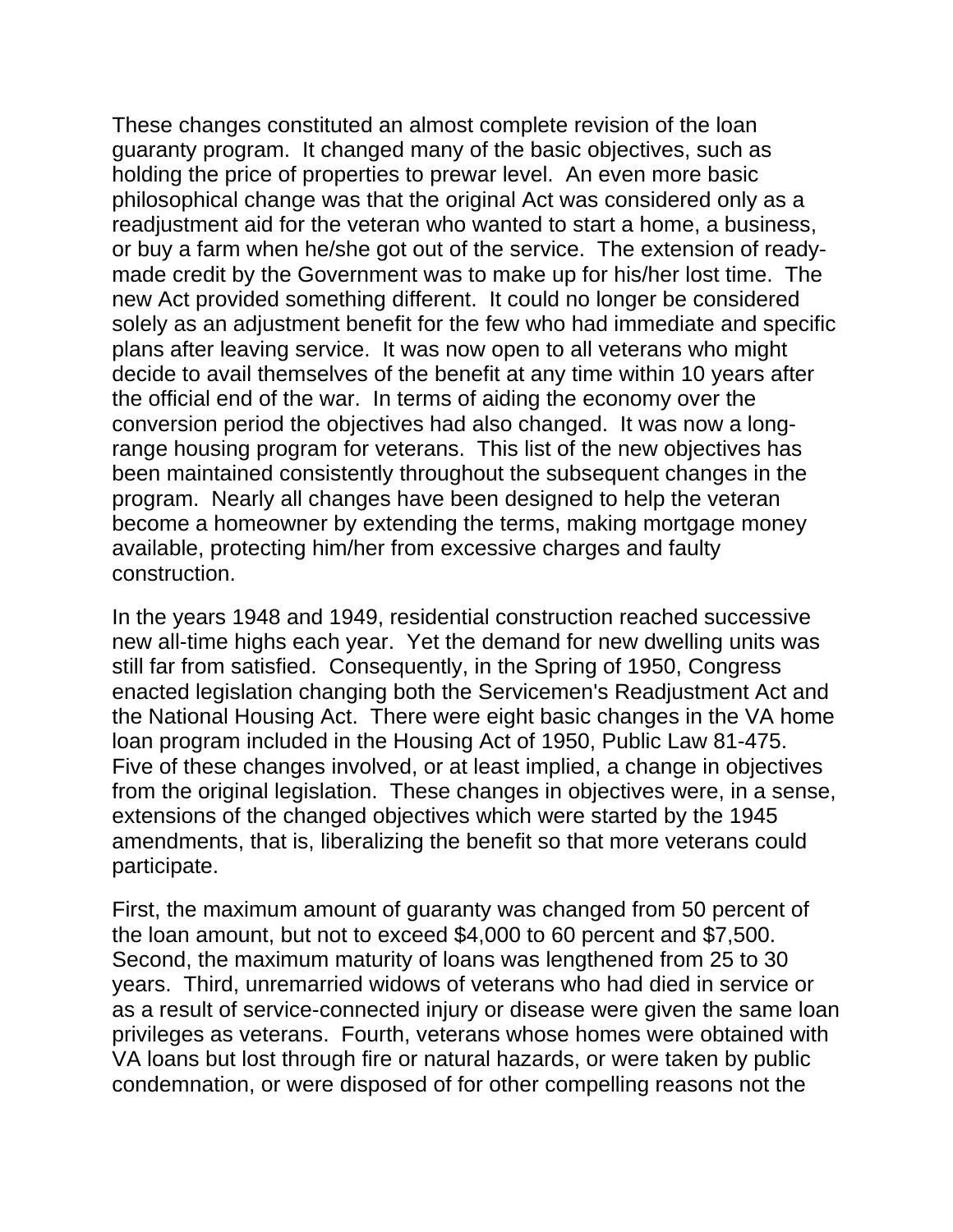fault of the veteran, were given back their full entitlement on a loan provided the VA no longer had any liability on the original loan. Fifth, the law authorized the Veterans Administration to establish minimum construction standards; these standards were intended to lend additional support to the appraisal procedures and thus protect the veteran from getting an inferior product. Sixth, section 505 of Title III of the Servicemen's Readjustment Act, which had provided for combination VA-FHA loans, was repealed; the combination loan carried an effective interest cost of about 4.8% (i.e., 4-1/2% interest plus one-half percent insurance on the 80% portion insured by FHA and 4% on the remaining 20% or less guaranteed by the VA). Seventh, the law authorized VA to issue regulations setting the amounts of fees and charges which the lenders might impose on the veteran.

The eighth change was a provision for a direct loan program. In addition to changes affecting the loan guaranty program, the Housing Act of 1950 further extended the possibility of veterans participating in the loan program by providing for direct loans in areas where guaranteed loan could not be obtained readily or where private mortgage money was not available. These loans could be used for the purchase or construction of homes or for construction or improvement of farm-houses. The authority for the Veterans Administration to make such loans was granted for about a year but was extended subsequently from time to time. Since October 1, 1980 direct loans have been available only in connection with specially adapted housing grants to veterans with certain severe disabilities. The Direct Loan Revolving Fund for VA direct loans was established by Public Law 139 (82nd Congress), approved September 1, 1951.

The Korean conflict posed the same problems for its veterans as World War II in terms of impact upon schooling, jobs or building up an equity for the purchase or construction of a home, starting a business, or buying a farm or farm equipment. Congress readily recognized that these veterans were also entitled to aid in readjustment to civilian status upon leaving the service, and passed the Korean GI Bill, Public Law 82-550, in 1952. An increasing number of complaints as to the quality of new houses constructed under the provisions of the loan guaranty program led the Veterans Administration to require minimum planning and general acceptability standards relative to land development, sanitary and drainage systems, water supply, and other development improvements. The 1950 legislation had permitted only actual construction standards.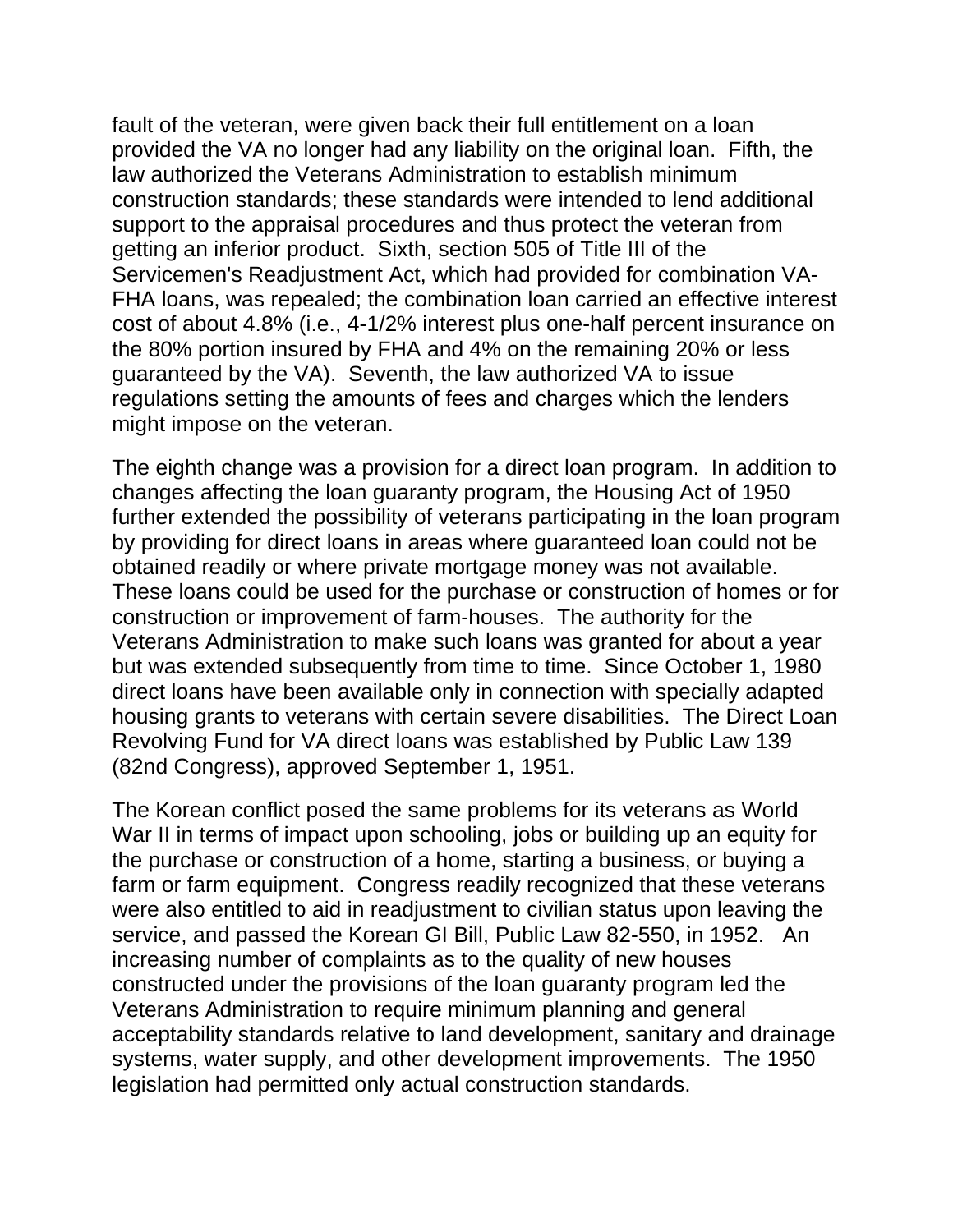In order to give added enforcement powers to both construction and planning standards, the Administrator of Veterans Affairs was given authority to refuse to appraise any dwelling unit or project owned by a person or firm who had previously sold housing to veterans and which had been found to have substantial deficiencies or to those whose transactions had been in other ways unduly prejudicial to veteran purchasers. The Administrator was also empowered to refuse to guarantee loans made by lenders who had failed to keep accurate records or otherwise willfully engaged in practices detrimental to veteran's interests.

As stated above, in 1952 Public Law 82-550 extended the home loan benefit to Korean veterans. Therefore, Public Law 84-898, approved August 1, 1956, extended the home loan program for World War II veterans until December 31, 1958. The home loan program was also extended by the 85th Congress and the 86th Congress. Public Law 86- 665, approved July 14, 1960, established the Loan Guaranty Revolving Fund from which to pay the operating expenses of the program.

In 1960, the veteran's home loan program reached its lowest point in 15 years despite the fact that more than 14 million veterans of World War II and the Korean conflict had not used their entitlement to home loans. Public Law 87-84, approved July 6, 1961, removed the expiration dates of the home loan program for World War II and Korean veterans, from the then existing law. In lieu, the law put into effect a new phase-out formula. In essence, the new Act provided for all World War II veterans to have at least until July 25, 1962, to obtain guaranteed or direct loans; or World War II veterans to have 10 years from the date of discharge from active duty during World War II, plus an additional period equal to one year for each 3 months of active duty during World War II, but in no case beyond July 25, 1967. All World War II veterans with a service-connected disability discharge had until July 25, 1967 to use their guaranteed or direct loan benefits.

A similar formula was developed for Korean veterans. These veterans had at least until February 1, 1965, to obtain a guaranteed or direct loan; or 10 years from the date of discharge from active duty during the Korean conflict, plus an additional period equal to one year for each 3 months of active duty during the Korean conflict, but in no case beyond January 31, 1975. As in the case of World War II veterans with a serviceconnected disability, Korean conflict veterans with a service-connected disability had until January 31, 1975 to use their home loan benefits.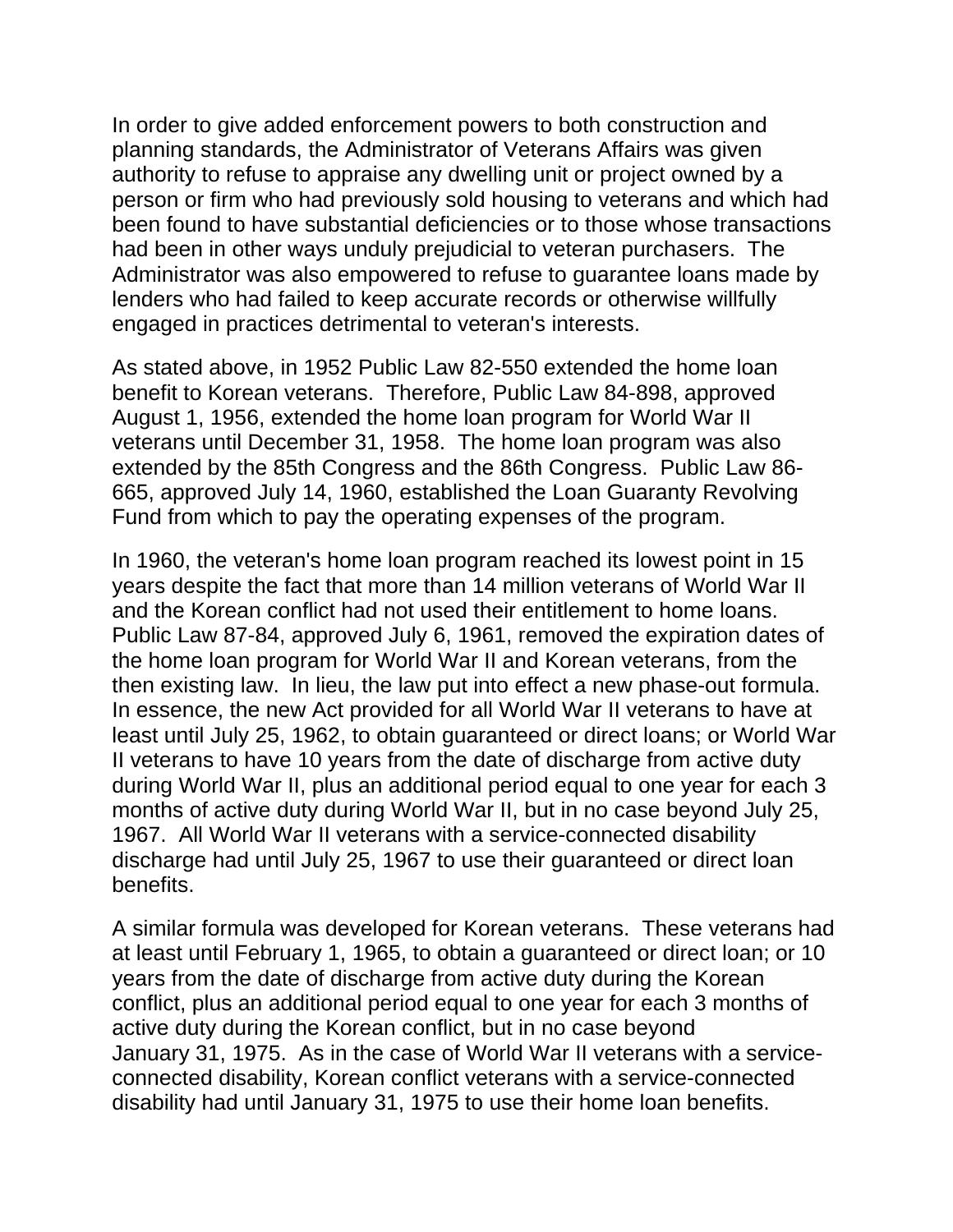In addition to the phase-out formula, the Act also authorized additional funds for the veterans' direct home loan program. Funds for direct loans had been inadequate and a big waiting list had been accumulated.

In 1966, Congress passed and the President approved Public Law 89-358, the Veterans' Readjustment Benefits Act of 1966, better known as the "Cold War GI Bill." This Act, among other things, made post-Korean veterans (those who served in active-duty in the Armed Forces after January 31, 1955) eligible for VA guaranteed home and farm loans and direct loans. The requirement for discharge or release from service was waived for veterans who served 2 years on active duty and continued in such service without a break therein. Although the loan benefits for post-Korean veterans was similar in type to those available for World War II and Korean veterans, there was one noticeable difference. Unlike the loans available to World War II and Korean veterans, the post-Korean loan program was subject to a one time funding fee in the sum of 1/2 of one percent of the loan. This fee, which was in effect until it was terminated by Public Law 91-506 on October 23, 1970, formed a reserve fund to cover any losses that might arise under the program.

The law also authorized the Administrator to adjust the VA home loan interest rate ceiling according to the demands of the loan market. In addition, it increased the direct loan amount from \$15,000 to \$17,500. The law also had a provision requiring the consent of an individual before there is any offsetting or withholding of VA benefit payments on account of an indebtedness arising out of a defaulted loan. In approving the Act in 1966, Congress believed that post-Korean veterans were beset with problems almost identical with those to which the two previous GI bills were addressed. In the Senate Committee Print which accompanied S. 9, the proposed Veterans' Readjustment Benefits Act, it was stated: "Like their fathers and elder brothers, post-Korean veterans lost time from their competitive civil lives directly because of military service." The cold war and the compulsory draft law, according to the Committee Print, brought about a compelling need for the GI Cold War Bill.

Public Law 90-301, approved May 7, 1968, made some additional changes to the VA home loan programs all designed to improve their operations and to adjust to credit problems. First, the maximum guaranty amount was increased from \$7,500 to \$12,500. Second, the law also empowered the VA to extend aid to distressed veteran homeowners who, after relying on VA or FHA construction standards and inspections during construction,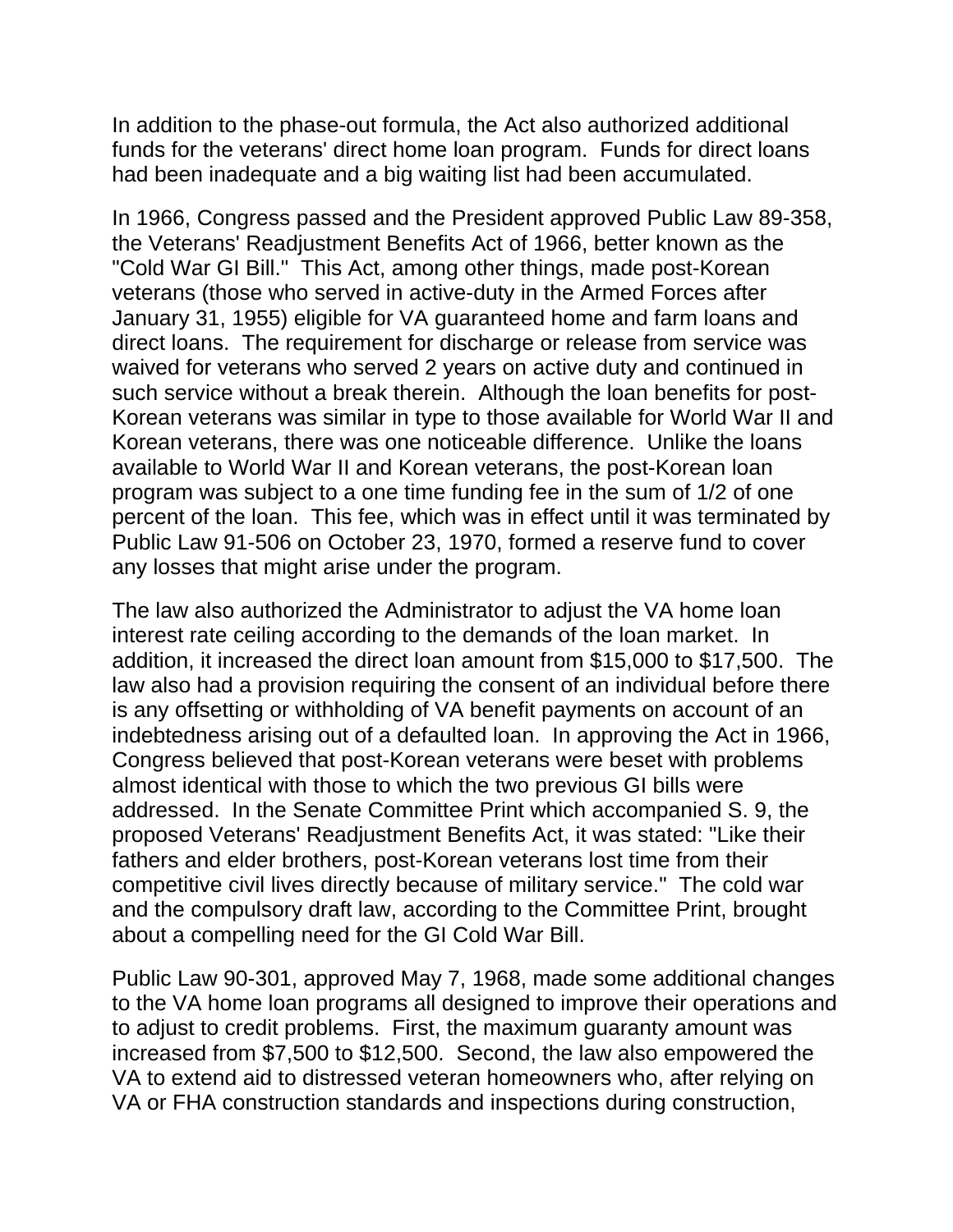found major structural defects in their properties which were purchased with VA mortgage loans. Third, the law also authorized the VA to guarantee a loan even though the purchase price exceeds the reasonable value of the property.

Public Law 90-301 also established the Commission on Mortgage Interest Rates. The statutory charge to the Commission grew out of a general background of rapidly rising interest rates and increasing shortages of mortgage credit and the specific congressional action of temporarily suspending the statutory ceiling of 6 percent on the interest rate of FHAinsured and VA-guaranteed mortgages. In broad terms, the Commission's assignment was to study and recommend ways of dealing with VA-FHA ceilings and of increasing the availability of mortgage credit at reasonable rates of interest to help assure that the nation's housing goal is met. On October 23, 1970, the President signed into law the Veteran's Housing Act of 1970, Public Law 91-506. The new Act was a milestone for the VA home loan program, making important changes which greatly enhanced the viability of the loan guaranty and direct loan programs.

The law made seven major changes in these programs. It removed the delimiting dates on veterans' entitlement. It authorized a manufactured home loan program. It authorized direct loans for veterans qualified for Specially Adapted Housing Grants irrespective of location. The law also eliminated the terminal date of the direct loan program. In addition, the law eliminated the funding fee for post-Korean veterans and authorized loans on condominium units and refinancing loans.

The elimination of charging a funding fee to post-Korean veterans was a change rendered inevitable by events in Southeast Asia since 1965. The funding fee requirement was imposed by Public Law 89-358, in the interests of distinguishing between the "hot war" veterans of World War II and the Korean conflict and the "cold war" veterans of service after January 31, 1955.

Of all the changes made by the Veterans' Housing Act of 1970, the removal of the delimiting dates on veterans' entitlement had the most salutary effect. The expired unused entitlement of nearly 9 million World War II and Korean conflict veterans was revived. The entitlement of every eligible veteran remains available until used. A veteran's entitlement is now insulated against periodic intervals of stringency in the availability of mortgage capital. The refinancing loan provision was born out of concern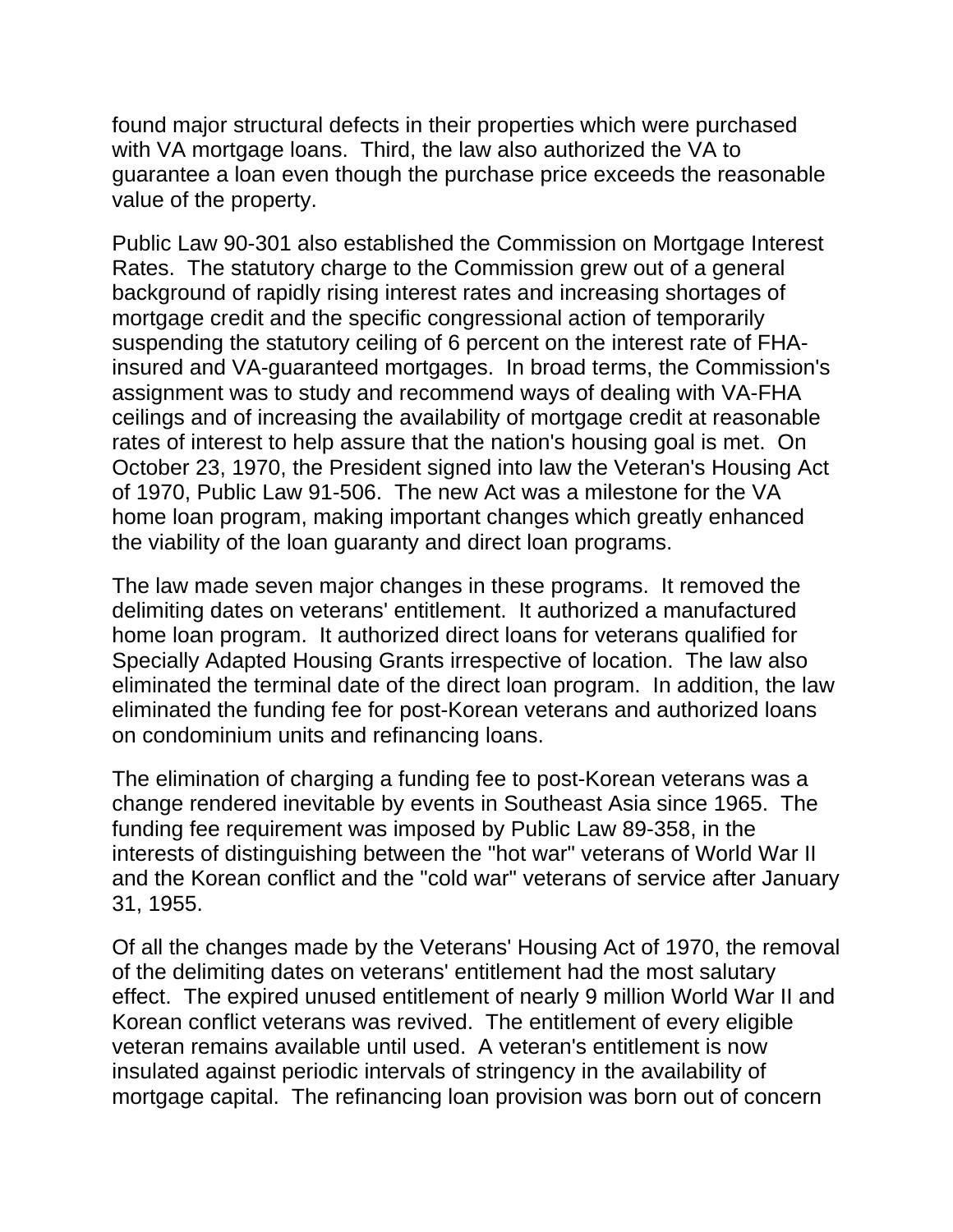for veterans who had purchased homes at high interest rates. The reasoning behind the provision was that such veterans should have the opportunity to avail themselves of lesser interest cost when rates come down. This new authority, however, permits refinancing for any reason. There are millions of veterans who have built up substantial equities in their properties and who can now use their GI loans to cash in on these equities. The VA loan program now affords veterans the opportunity to realize cash by refinancing paid down loans and this gives them the means to make improvements in their homes, to pay for educating their children, and to accomplish other worthwhile purposes.

Taken as a whole, the Veterans' Housing Act of 1970, restructured the loan guaranty and direct loan programs so that the future of those programs will be much more active and dynamic. The Veterans Housing Act of 1974, Public Law 93-569, enacted December 31, 1974, contained a number of provisions which further expanded VA home benefits.

Restoration of Entitlement. The Act made it possible for a veteran who had used his/her GI loan benefit, to regain the use of his/her entitlement provided the veteran disposed of the property and the loan had been paid in full or another veteran agreed to assume the outstanding balance on a GI loan and consented to the use of his/her entitlement. Restoration of entitlement was previously restricted by a requirement for a compelling reason for the veteran's disposition of the property, or loss of the property by condemnation or hazard. As a consequence of the elimination of the compelling reason requirement, over 4 million veterans whose GI home loans have been paid in full became potentially eligible for new loans.

Expanded Automatic Processing. Previously the law provided that only supervised lenders (those subject to State or Federal supervision and examination, such as savings and loan associations, banks and insurance companies), could make VA loans without prior VA approval. Public Law 93-569 authorized VA to extend the automatic processing privilege to nonsupervised lenders which meet standards prescribed by VA.

Condominiums. The new Act authorized VA to approve condominium projects for guaranteed loans without the previous stipulation that HUD must have, prior to VA guaranty of any loan in such a project, insured at least one loan in the project. This feature was also expected to generate new business of substantial volume.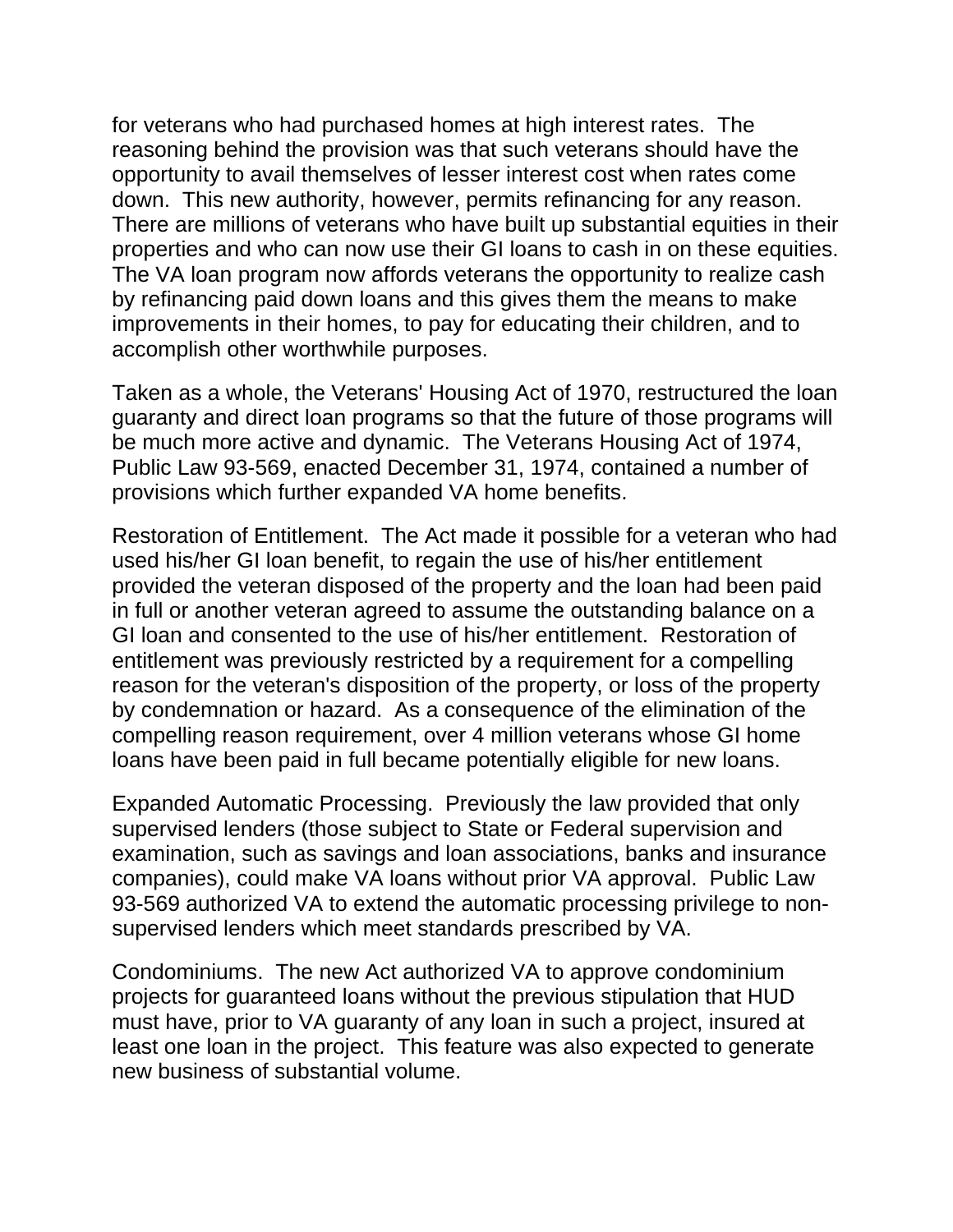Increases -- Specially Adapted Housing Grant and Guaranty. The Specially Adapted Housing Grant (made to assist severely disabled veteran in constructing or modifying their home) was increased from \$17,500 to \$25,000. The maximum guaranty for conventionally constructed housing was raised to \$17,500. These changes were made in recognition of the increasing costs of housing.

Manufactured Homes. The Act removed the July 1, 1975 expiration date for VA's manufactured home program and authorized the following increased loan maximums: \$12,500 for single-wide manufactured homes, \$20,000 for double-wide units (maximum for double-wide and undeveloped lot was \$27,500).

The loan maturity for double-wide homes was set at 20 years. Under the Act VA received authority to guarantee loans for the purchase of used manufactured homes which meet VA requirements for construction, design, general acceptability and safety. VA may now guarantee loans for the purchase of manufactured home lots in those cases where veterans already own manufactured homes. These loans may include the cost of making necessary site preparations.

Farm and Business Loans. The Act repealed VA's authority to guarantee loans for these purposes. (VA is still authorized to guarantee loans for the purchase or construction of farm houses which veterans will occupy as their homes.) The Act also amended the Federal Credit Union Act to permit credit unions to make GI manufactured home loans at maturities set forth in the new law.

The Veterans Housing Amendments Act of 1976, (Public Law 94-324) made further refinements in the program. The Act extended eligibility to veterans whose only service was between World War II and the Korean conflict, increased the maximum direct loan from \$25,000 to \$33,000, increased the guaranty on manufactured home loans from 30% to 50%, and continued the direct loan revolving fund. The Act also made veterans with service after January 31, 1955 eligible for housing benefits in Chapter 37, separating the benefits for education purposes from housing eligibility thus expressing the intent of Congress to continue the housing benefits for future veterans.

The Veterans' Housing Benefits Act of 1978 (Public Law 95-476) increased the maximum loan guaranty entitlement from \$17,500 to \$25,000 for home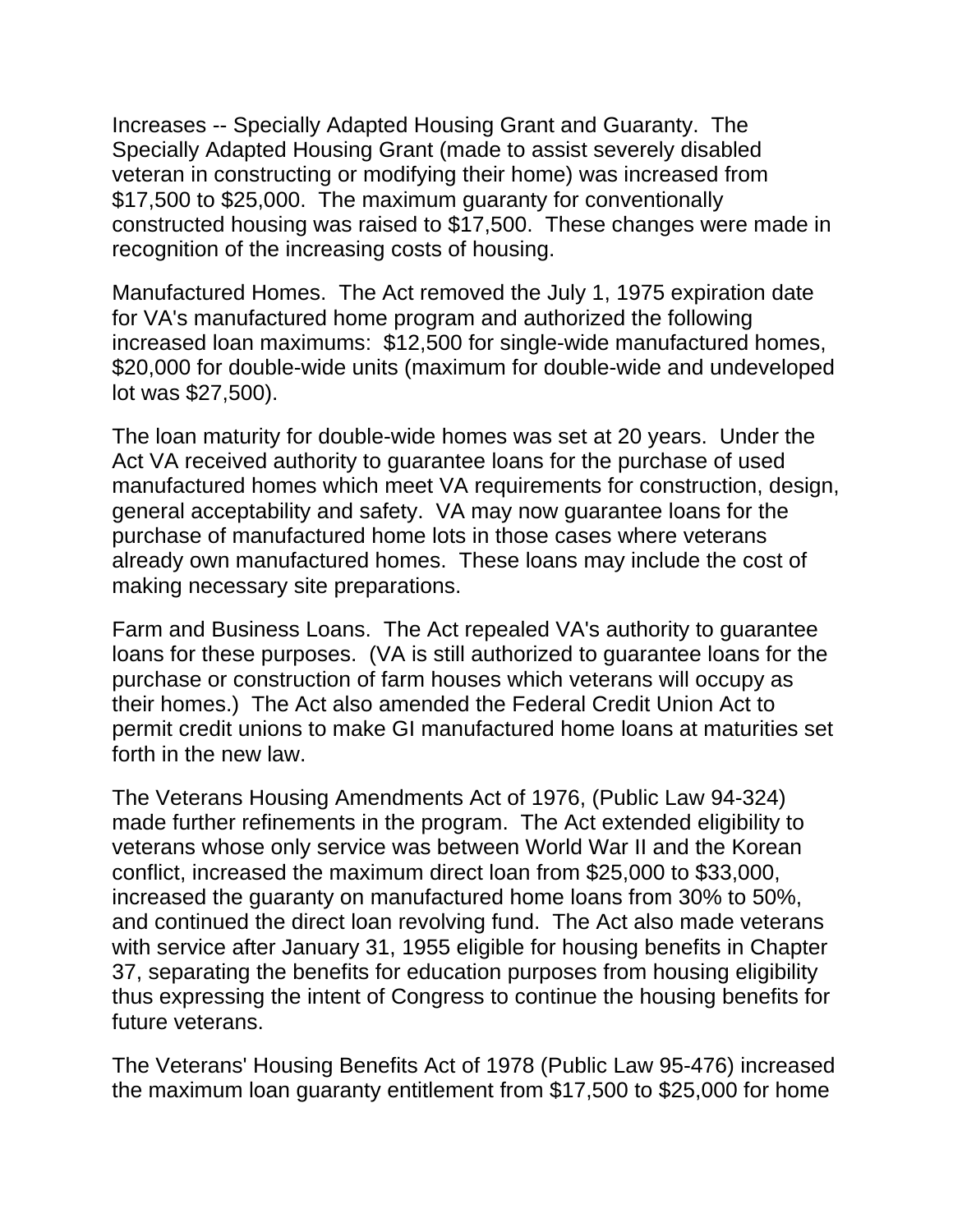and condominium loans, and reduced the minimum service requirement for eligibility purposes for Vietnam Era veterans (August 5, 1964 to May 7, 1975) from 181 days to 90 days in order to equate Vietnam service with that performed in prior wartime periods. Authority to guarantee condominium loans was expanded to include units in a project or structure converted to a condominium. New authority was provided to guarantee or make loans to improve a dwelling or farm residence by installing solar heating, solar heating and cooling, or combined solar heating and cooling, or by application of a residential energy conservation measure. Also, the Act authorized the Administrator to establish a higher interest rate for such energy conservation loans and for other home improvement loans.

The Specially Adapted Housing Grant was increased from \$25,000 to \$30,000, and a number of changes were made to the manufactured home program: Maximum loan limits were eliminated and instead a maximum guaranty was provided for manufactured home loans of \$17,500, similar to the \$25,000 maximum guaranty arrangement for conventionallyconstructed home loans. The Act removed the requirement that a veteran have maximum entitlement available for use in order to obtain a manufactured home loan, specifying that a veteran could use remaining entitlement for manufactured loan purposes provided the veteran has disposed of any previously-acquired manufactured home unit purchased with VA financing. Finally, the Act increased the maximum term for a loan to purchase a single-wide manufactured home or manufactured home lot from 12 years and 32 days to 15 years and 32 days.

The Veterans' Disability Compensation and Housing Benefits Amendments of 1980 (Public Law 96-385) increased the maximum loan guaranty entitlement from \$25,000 to \$27,500 for home and condominium loans. The maximum loan guaranty entitlement for manufactured home purposes was similarly increased from \$17,500 to \$20,000. The Act added a new loan purpose for the home and condominium loan program and the manufactured home loan program. A veteran may now refinance his or her home, condominium or manufactured home loan currently guaranteed, insured or made by the VA with a VA guaranteed loan for the purpose of reducing the interest rate payable on the loan. No additional charge is made against the veteran's entitlement as a result of a loan for the purpose of an interest rate reduction. The third major amendment made by the Act authorized a new Specially Adapted Housing Grant of up to \$5,000 for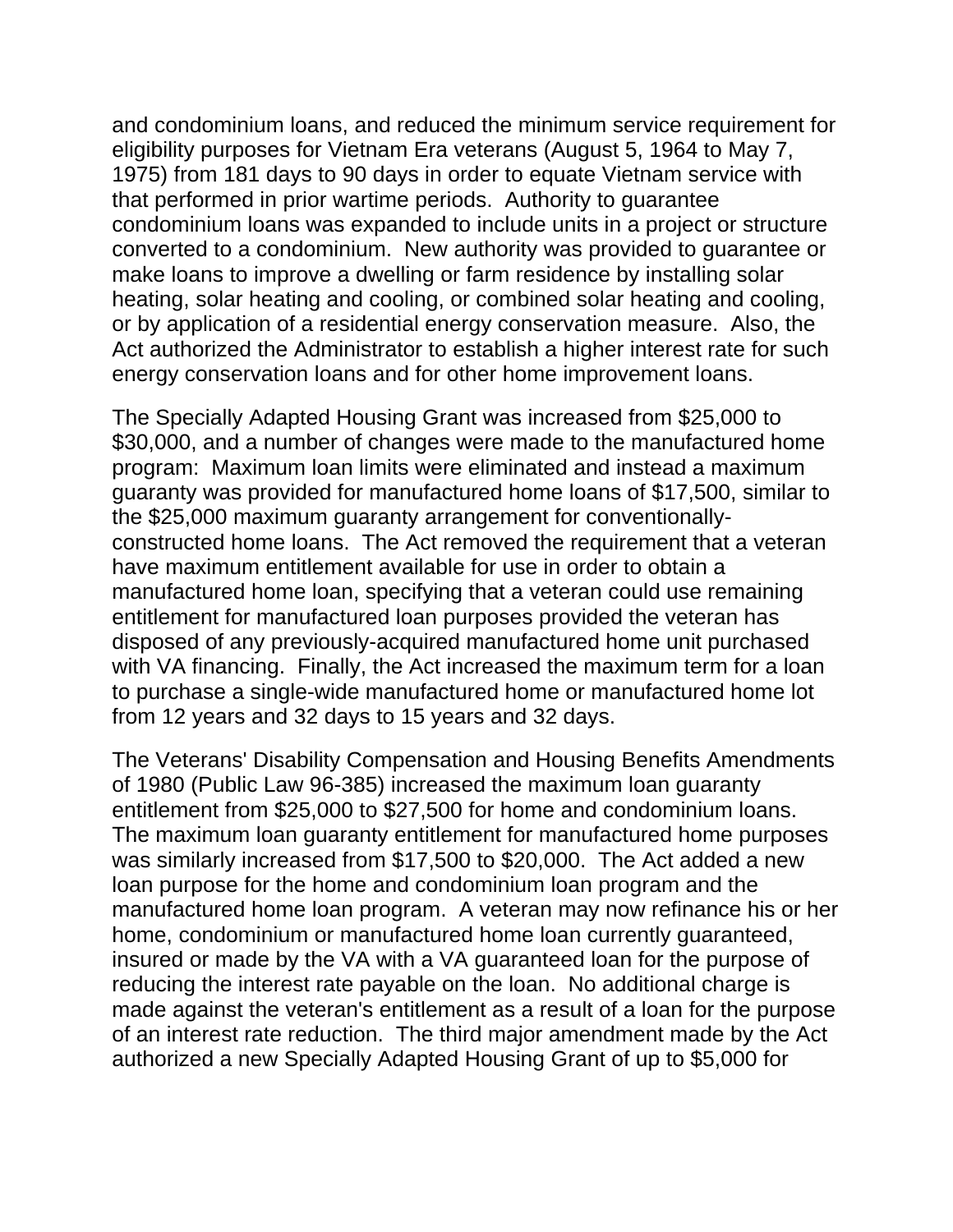veterans with service-connected disabilities of blindness in both eyes or the anatomical loss or loss of use of both hands.

In 1981 the VA was authorized to guarantee graduated payment mortgages by Public Law 97-66. The Act also increased the specially adapted housing grant from \$30,000 to \$32,500 and extended maximum loan terms on manufactured homes. Terms were extended to 15 years for manufactured home lots, to 20 years for single-wide units and to 23 years for double-wide manufactured homes. The law also added a new minimum active-duty service requirement, which was codified at 38 U.S.C. 3103A, and later amended by Public Law 97-306. Essentially, a person who enlists after September 7, 1980 is eligible for home loan benefits only if he or she completes the shorter of: a) 24 months of continuous active duty; or b) the full period for which called or ordered to active duty. The law provides exceptions from the requirement, including an exception for persons discharged or released from active duty for a disability incurred or aggravated in the line of duty.

Public Law 97-72 authorized until September 30, 1986 a small business loan program in the Veterans Administration for disabled and Vietnam era veterans. The Administrator was authorized to make or guarantee business loans up to \$200,000 to business concerns at least 51% owned by veterans of the Vietnam-era or rated by the VA as 30 percent or more disabled. There were no appropriations of money to the VA to implement this program. Funds were provided to the Small Business Administration to make business loans especially to veterans, as that agency had greater expertise in business loan matters.

In 1982, the charging of a one half of one percent funding fee was reinstituted by Public Law 97-253. The fee was to be collected on all VA guaranteed loans with the proceeds deposited into the Treasury of the United States as miscellaneous receipts. Individuals receiving VA compensation, or those who would receive it but for the receipt of military retired pay and surviving spouses of veterans who died from a serviceconnected disability are currently exempt from payment of the funding fee.

Public Law 97-306 authorized refinancing loans on manufactured homes in order that veterans could purchase the lot on which the manufactured home is or would be placed.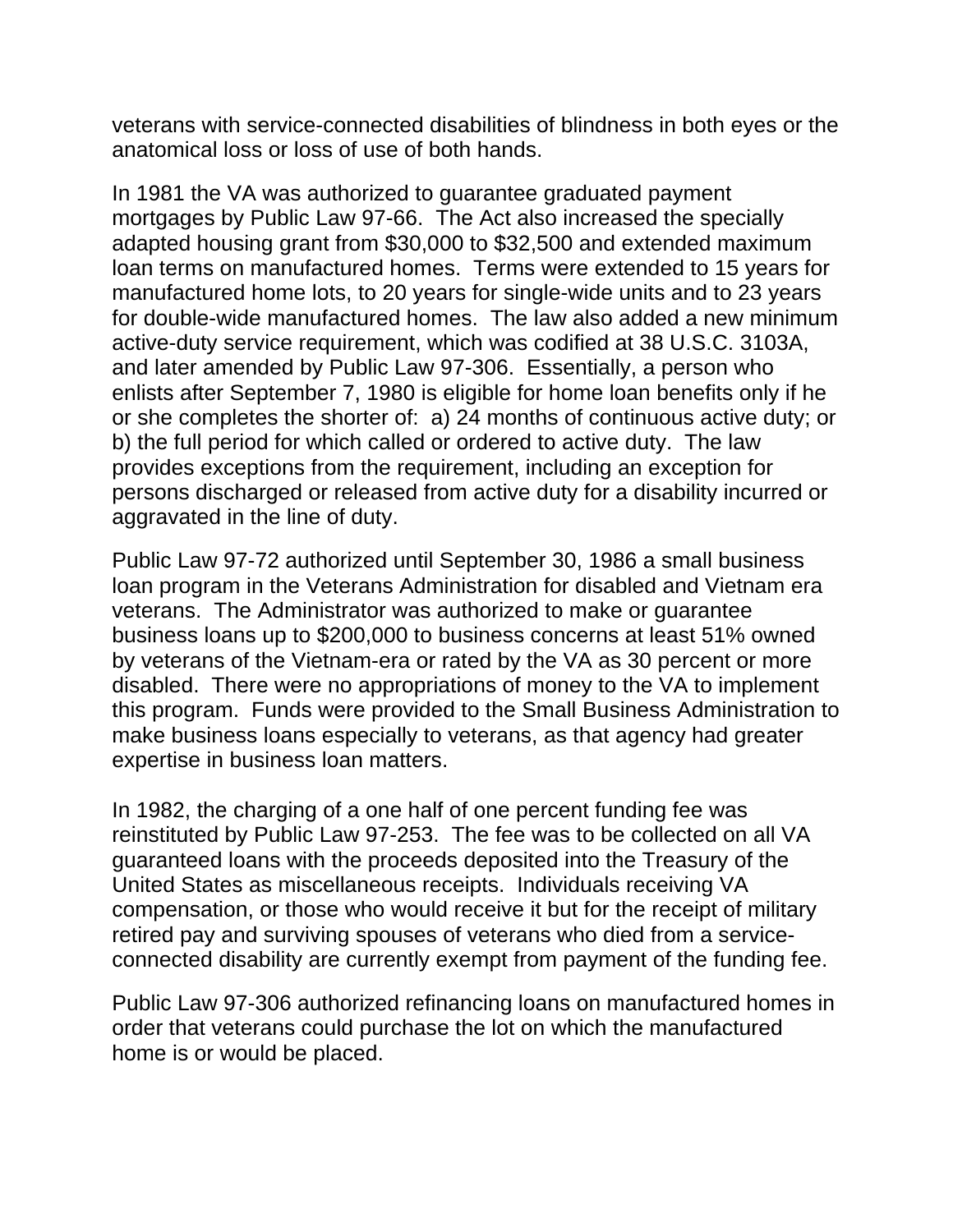The Housing and Urban-Rural Recovery Act of 1983, Public Law 98-181, included a requirement that the Secretary of Agriculture, the Secretary of Housing and Urban Development and the VA Administrator each accept an administrative approval of any housing subdivision made by any of the others, so that not later than January 1, 1984, there would be total reciprocity for housing subdivision approvals.

In 1984, Public Law 98-223 expanded section 3702(b)(2) (formerly 1802) concerning restoration of a veteran's home loan entitlement upon substitution of another veteran's entitlement. This act eliminated the previous requirement that the substituting veteran be the "immediatetransferee" of the property. The act also allowed the Administrator to guarantee a loan for a manufactured home permanently affixed to a lot and considered real estate in the area it is located, on the same basis as a loan for a conventionally built home under 38 U.S.C. 3710 (formerly 1810).

Public Law 98-369 increased the loan funding fee from one half of one percent to one percent, required collection of the fee on VA-acquired property sales financed by the VA, and provided for deposit of the fees collected directly into the loan guaranty revolving fund. The act also specified that not more than 75% nor less than 60% of VA-acquired property sales would be sold with VA providing the financing. With respect to defaulted loans, the act prescribed that the holder of the loan would have the option to convey the property to the VA only if the "net value" of the property to VA exceeds the total indebtedness less the amount of the guaranty, or if a larger bid was made as the minimum amount permitted under state law. "Net value" was defined as the fair market value less VA's estimates of the costs of acquiring and disposing of the property, including taxes, maintenance and resale expenses. Public Law 98-543 increased the specially adapted housing grant for severely disabled veterans to \$35,500 and increased the housing grant to \$6,000 for veterans with the service-connected disabilities of blindness in both eyes or the anatomical loss or loss of use of both hands.

In 1986, Public Law 99-576 authorized special housing adaptation grants for homes already adapted with the necessary special features. This law also requires the Administrator to adopt VA credit underwriting standards in regulatory form. Lenders would be required to certify that loans conformed to the standards. A new section 1831 (since renumbered 3731) was added to Title 38, U.S. Code to require adoption of qualification standards for appraisers and a list of approved appraisers. Lenders and veterans are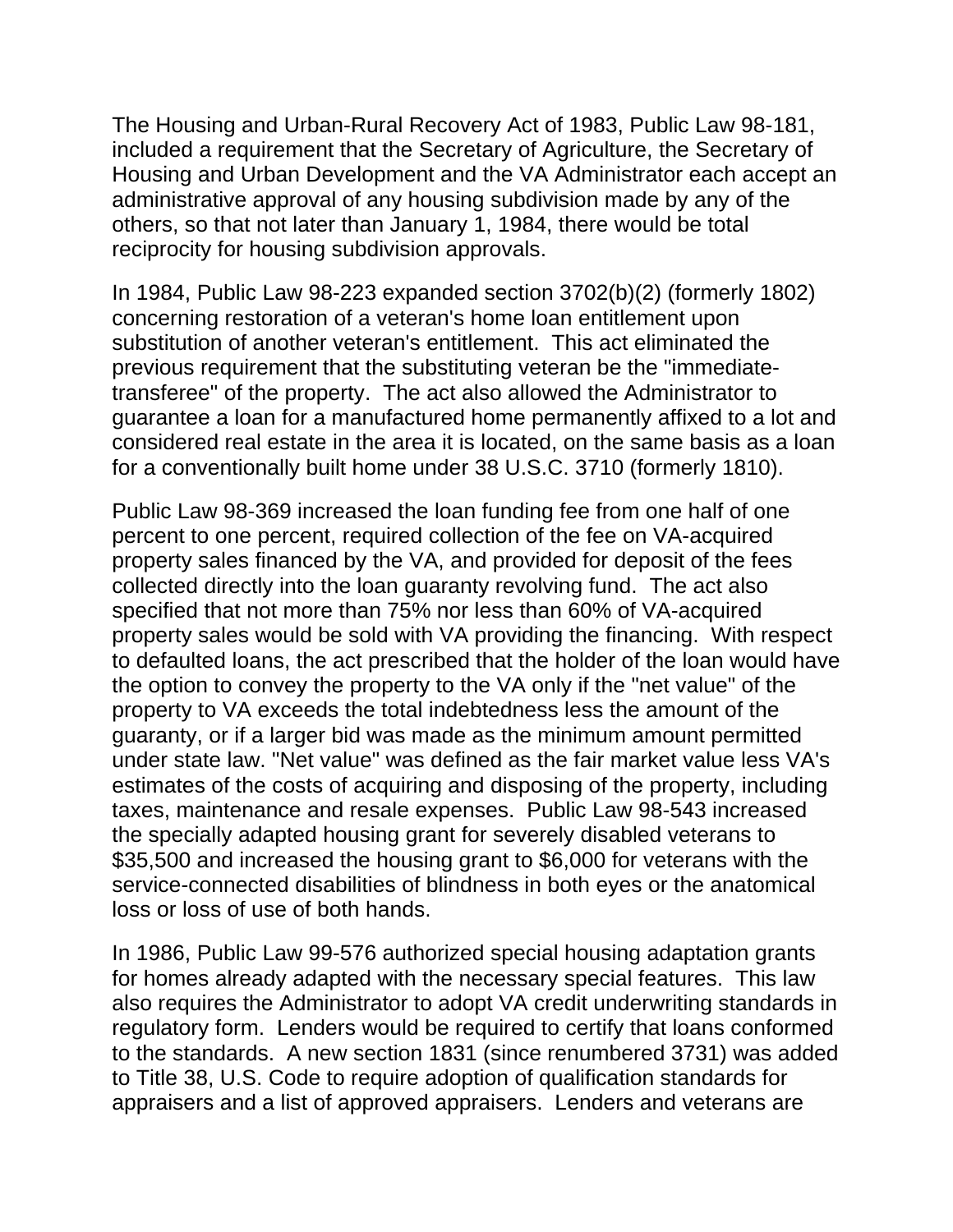given the right to obtain a second appraisal if either disagrees with the first estimate of value. In these cases, VA must consider both appraisals in determining the reasonable value of the property.

Public Law 100-198 was signed into law on December 21, 1987. Section 2 extended the one-percent funding fee for guaranteed and vendee loans until September 30, 1989, and assured that all surviving spouses of veterans who died from service-connected disabilities would be exempt from payment of the funding fee, by exempting those who had eligibility in their own right based on active duty service.

 Section 3 increased the guaranty amount to \$36,000 and established a new formula for the calculation of the guaranty, as follows: for loans of \$45,000 or less, 50% of the loan is guaranteed; for loans above \$45,000, 40% of the loan is guaranteed up to \$36,000, whichever is less, but never less than \$22,500; for manufactured home loans the guaranty is 40% of the loan up to \$20,000. The amount of any manufactured home loan guarantee was limited to 95 percent of the purchase price of the property securing the loan.

 Section 4 required the VA to provide information, and to the extent possible, counseling, to veterans in default as to the alternatives available to foreclosure, what VA's and the veteran's liabilities would be in the event of foreclosure, and the availability of counseling.

 Section 5 provided additional instructions for computing interest on foreclosed loans. The provisions apply to defaults which occur on or after February 20, 1988. Under the new formulas, VA will exclude from the guaranty claim payment and from the no-bid calculation interest which accrues during periods of forbearance granted at VA's request and when the veteran files for bankruptcy. This adjustment will only be made if doing so would result in VA offering to acquire the property when the case would otherwise be a no-bid. In cases where VA is at fault for the delay in foreclosure, for example, a failure to provide bidding instructions in a timely manner, VA will also exclude from the no-bid calculation interest which accrues during the period of delay, but will allow such interest in the computation of the guaranty claim.

 Section 6 of Public Law 100-198 changed the percentage of properties that can be sold with VA financing. The law required that "not more than 65 percent, nor less than 50 percent" may be sold with VA financing. This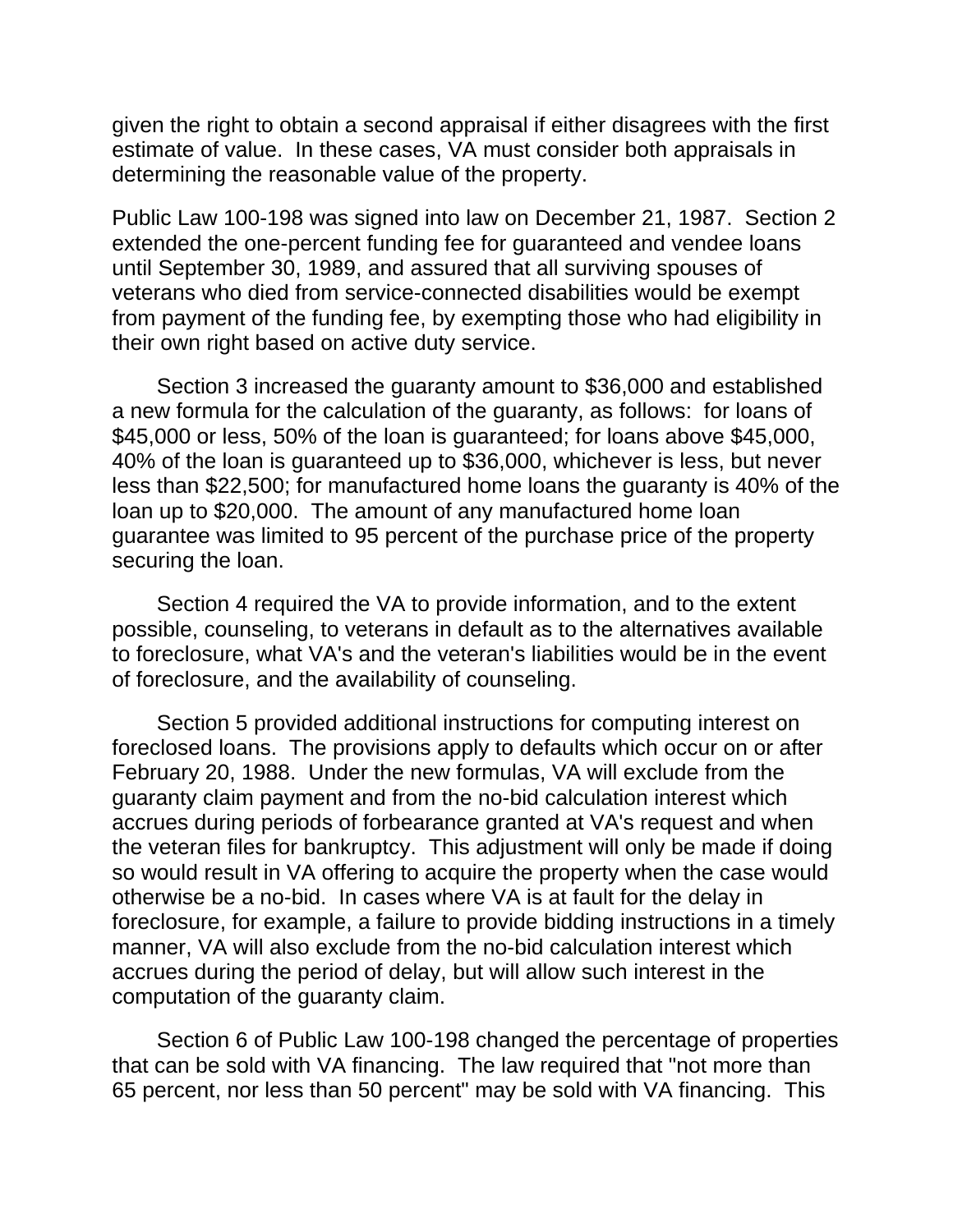provision was effective October 1, 1987. VA loans made to finance the purchase of an acquired property were limited to 95 percent of the purchase price, except for newly authorized loans which include additional funds for rehabilitation of the property and in cases where it was determined that market conditions required an exception. The cash sale provisions applied to loans made on or after January 21, 1988, and ceased to have effect on October 1, 1990.

 Section 7 provided that on interest rate reduction refinancing loans, either present or previous occupancy of the home by the veteran would be sufficient to satisfy the occupancy requirement. If the veteran is in active duty status, present or previous occupancy by the veteran's spouse would satisfy the requirement. On rate reduction loans, the term of the loan may now exceed that of the original loan by up to 10 years, subject to the maximum of 30 years and 32 days. This section limits the amount of all other refinancing loans, i.e., those under section 3710(a)(5) (formerly 1810), to 90 percent of the appraised value of the dwelling.

 Section 8 provided that occupancy of the spouse of a veteran on active duty, in certain circumstances, is sufficient to meet the requirements of the law for loans made on or after January 21, 1988.

 Section 9 of Public Law 100-198 authorized, under specific conditions, the sale of acquired properties to certain entities to assist homeless veterans and also authorized the sale of such properties to individuals or groups that will rehabilitate the property using veterans enrolled in a job training program. Such properties are to be then offered for sale with priority given to veteran-purchasers.

 Section 10 of Public Law 100-198 provided detailed and specific limitations concerning the assumption of guaranteed loans. These include a requirement for underwriting of the assumer, automatic release of liability of the veteran in certain cases, a one-half of one percent funding fee applied to the transaction and the possibility of accelerating the loan if the requirements are not met. These provisions applied to loans for which commitments were made on or after March 1, 1988. They do not apply to loans made prior to that date.

 Section 11 of Public Law 100-198 provided minimum qualifications requirements for appraisers and provided authorization for the appraisal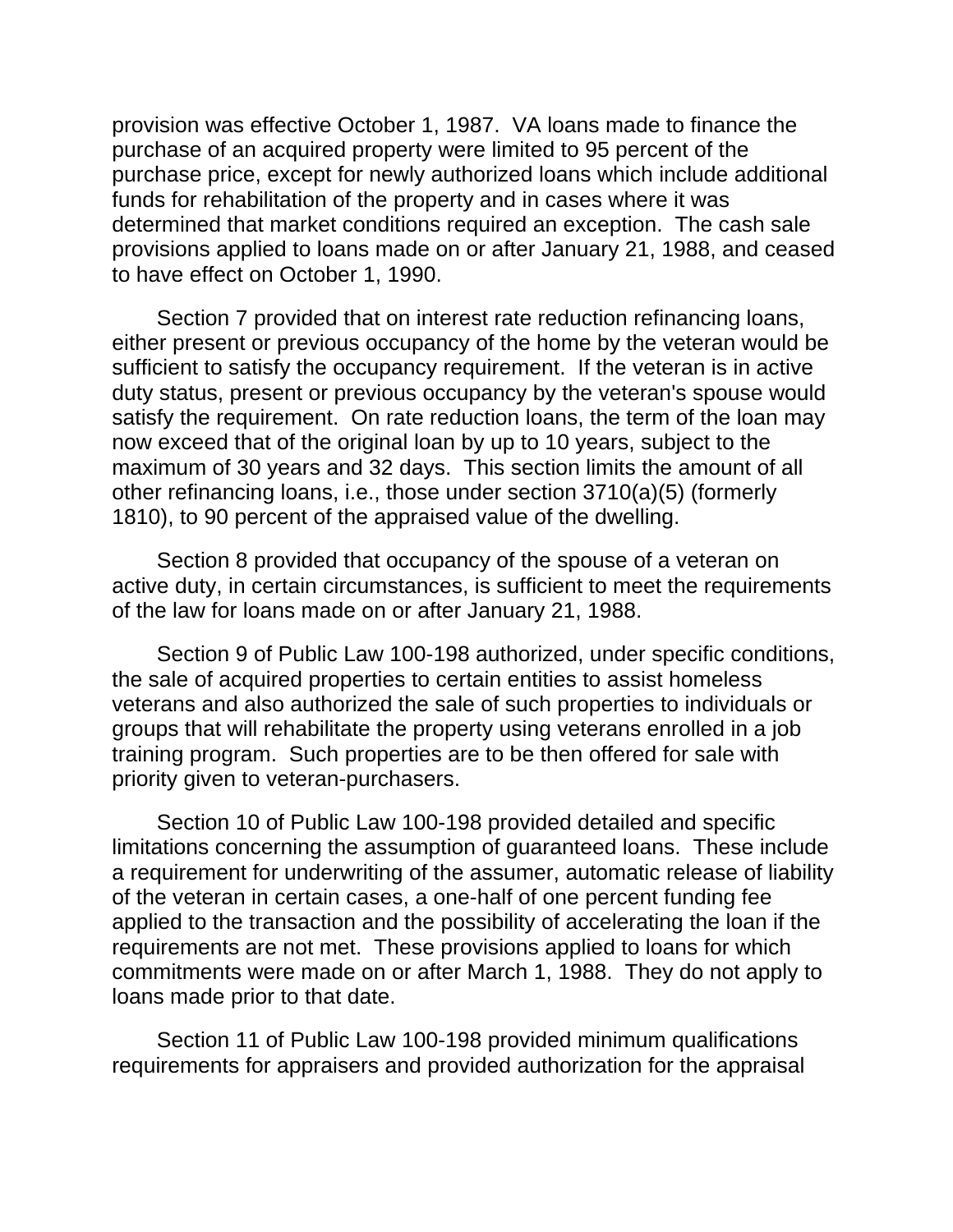report to be forwarded to and reviewed by certain lenders. Policies and procedures were to be published in regulations.

 Section 12 exempted VA guaranteed loans from sequestration under the Gramm-Rudman Act, effective November 19, 1987.

 Section 13 required the Secretary to use State statistics, if available and reliable, in determining minimum residual income requirements.

 Section 14 of Public Law 100-198 required the listing of VA acquired properties with real estate brokers to facilitate sales.

Public Law 100-253 signed February 29, 1988, corrected a technical drafting error in Pub. L. 100-198. This law reinstated the veteran's bank of guaranty entitlement and raised it from \$27,500 to \$36,000.

Public Law 100-322 increased the specially adapted housing grants for severely disabled veterans to \$38,000 and \$6,500, respectively. Public Law 100-322 also renumbered a number of sections in chapter 37 of title 38, United States Code.

Public Law 100-527 redesignated the Veterans Administration as the Department of Veterans Affairs, effective March 15, 1989.

On December 18, 1989, the President signed Public Law 101-237, title III of which is known as the Veterans Home Loan Indemnity and Restructuring Act of 1989. This law established a new guaranty and indemnity fund for loans closed on or after January 1, 1990, except manufactured home loans guaranteed under section 3712 (formerly 1812). Under this law, the veteran pays a loan fee of 1.25 percent with no downpayment, 0.75 percent with a 5 percent downpayment and 0.5 percent with a 10 percent downpayment. The government also contributes 0.75 percent on each GI loan (0.5 percent on 10 percent downpayment loans). Veterans who pay a fee under this law or are exempt from payment of the fee, except for purchasers of manufactured homes under section 3712, vendee borrowers and assumers, will not be liable to the Secretary in the event of a default unless there is fraud, misrepresentation or bad faith. The loan fee continued at 1 percent for vendee loans and section 3712 manufactured home loan borrowers, who do not receive the benefit of the new approach on liability. Loan assumers continue to pay 0.5 percent, and do not receive the new liability protection.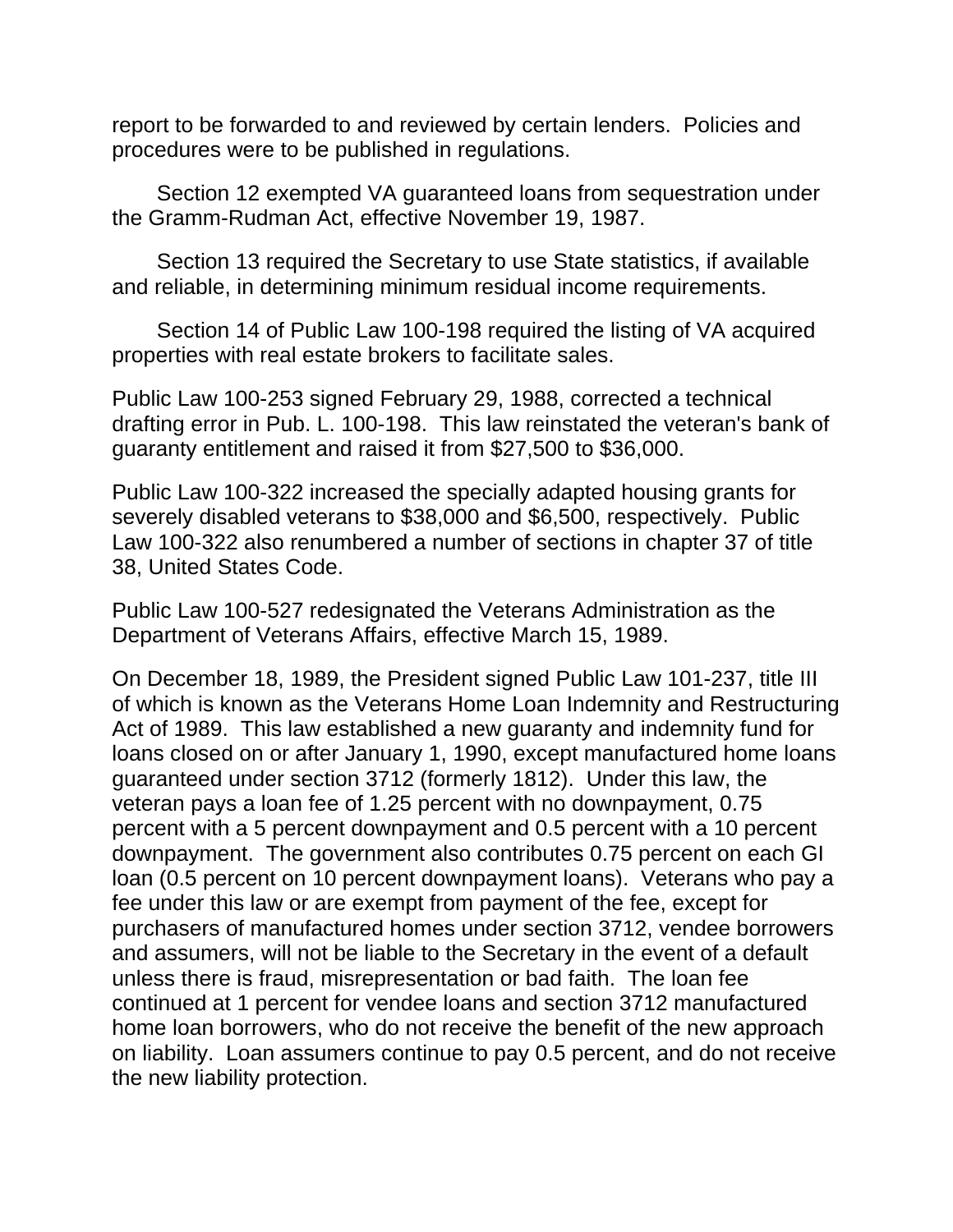The 90 percent limit on "cash-out" refinancing loans will not apply to a loan made to refinance a construction loan, an installment sales contract, or a loan assumed by the veteran. However, these loans are limited to the lesser of reasonable value or the balance to be refinanced plus closing costs. Entitlement may be restored in cases in which a VA loan has been paid-in-full and the veteran still owns the home if the restored entitlement was to be used on a loan secured by the same property.

Additional guaranty entitlement was provided for loans over \$144,000, equal to 25 percent of the loan amount up to a maximum total guaranty of \$46,000. This applied only to loans to purchase or construct a home, farm residence or condominium.

Holders were required to notify VA if a partial payment is refused from a veteran in default. It also extended the "no-bid" formula for two years, until October 1, 1991, and excluded the cost of government borrowing from the net value formula. Provisions of 38 U.S.C. 3102 on waivers were liberalized to eliminate "material fault" and "lack of good faith" as reasons for denying a waiver, substituting "bad faith" as a reason for denial of waiver.

The Secretary of Veterans Affairs was required to conduct a study, jointly with the Department of the Interior concerning Native American veteran participation in the VA home loan program and report to Congress by June 1, 1990. Native Americans were defined to include Indians, and "Natives" of Alaska, Hawaii, and the Pacific Islands.

The Omnibus Budget Reconciliation Act of 1990, Public Law 101-508 provided for a temporary increase in the funding fee for VA-guaranteed home loans. For the period beginning November 1, 1990 and ending October 1, 1991, the funding fee amounts are 1.875 percent for loans with no downpayment or a downpayment of less than 5 percent; 1.375 percent for loans with a downpayment of at least 5 percent but less than 10 percent; and 1.125 percent for loans with a downpayment of at least 10 percent.

Public Law 101-508 also authorized a new optional procedure for manufactured home loan claims. Under the new procedures, holders may file their claims immediately upon receipt of VA's resale price or liquidation appraisal. They would then bear the risk of any future loss in value of the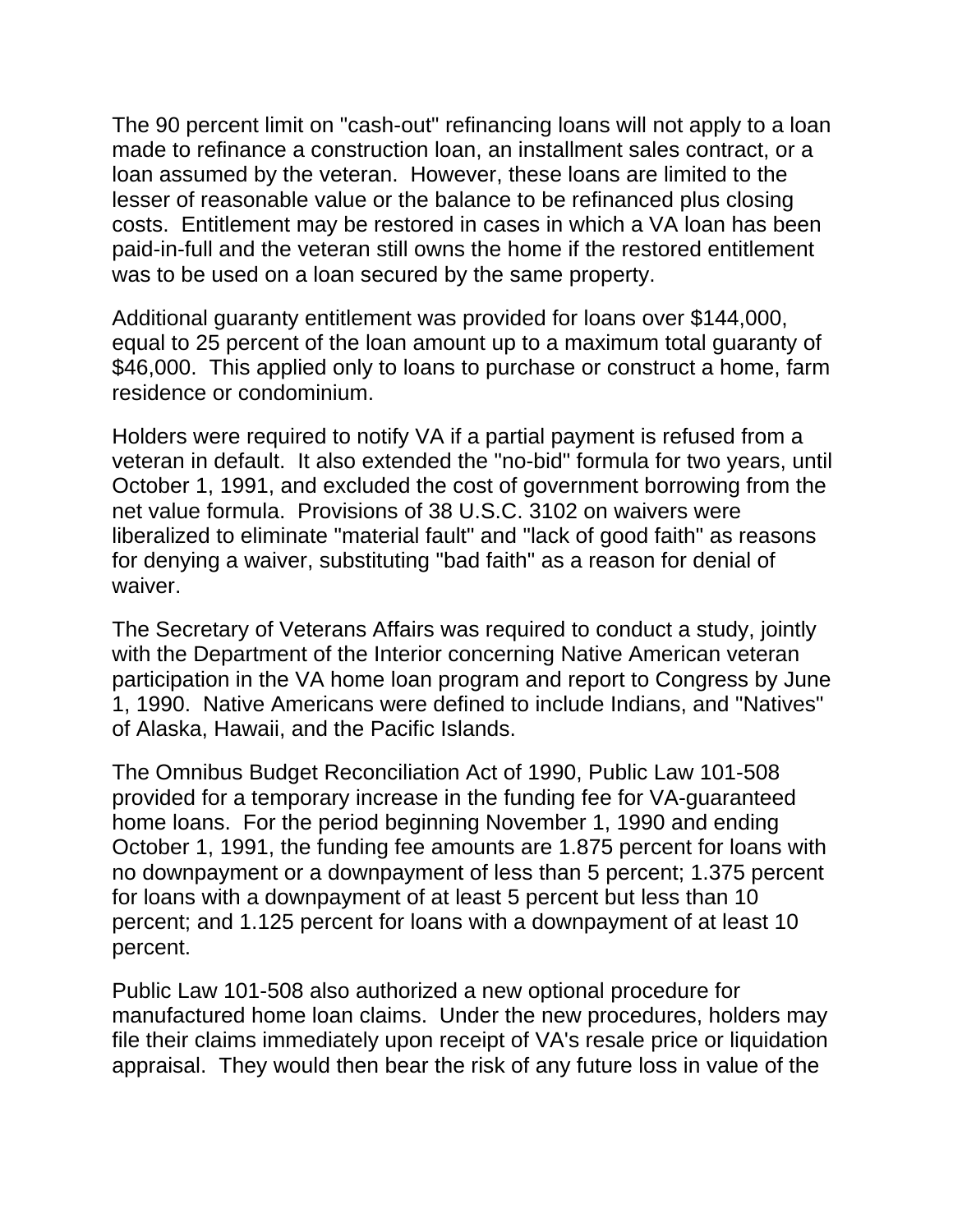property due to depreciation or other factors. Under prior law, VA could not pay the claim until after the loan security was liquidated.

Public Law 102-23 extended benefits to veterans of the Persian Gulf War and established August 2, 1990 as the beginning date for purposes of determining VA benefits eligibility. The ending date of the war period will be established by Presidential proclamation or by Congress. VA home loan eligibility based on Persian Gulf War service requires at least 90 days of service, any part of which was during the Persian Gulf War. The veteran must also satisfy the minimum service requirements of 38 U.S.C. 3103A, i.e., 2 years active duty or the full period for which ordered to active duty, unless discharged early by reason of hardship or service connected disability or pursuant to 10 USC 1171. There should be no instances of an activated reservist who completes at least 90 days of active duty being ineligible for home loan benefits for failure to complete the full period for which called to active duty. The activation orders for the Persian Gulf War were written in such a way that the deactivation of an individual prior to completion of the maximum period specified in his/her orders would not be seen as failure to complete the full period for which called to active duty.

Public Law 102-54, approved June 13, 1991, extended the maximum guaranty of \$46,000 to VA rate reduction loans. It extended the no-bid formula and the lender appraisal processing program (LAPP) to December 31, 1992. It added a new section 1835 (since renumbered 3735) to title 38, U.S. Code to provide housing assistance to homeless veterans, similar to the provisions originally set forth in Public Law 100-198. The new homeless authority was extended through September 30, 1993. Public Law 102-54 required VA to sell all loans with recourse, unless the loans are sold at par or better. It also established a one year time limit to request waiver of a home loan debt. The time runs from the date VA notifies the veteran of the debt and VA must advise the veteran on how to apply for a waiver.

Public Law 102-291, approved May 20, 1992, authorized VA to guarantee the timely payment of principal and interest on REMIC pass-through certificates backed by vendee loans issued or approved before December 31, 1992. Prior to the enactment of Public Law 102-291, VA guaranteed the vendee loans themselves and not the certificates. The lack of a guaranty promise running directly from VA to the investor meant that VA did not get the best price when it securitized its loans.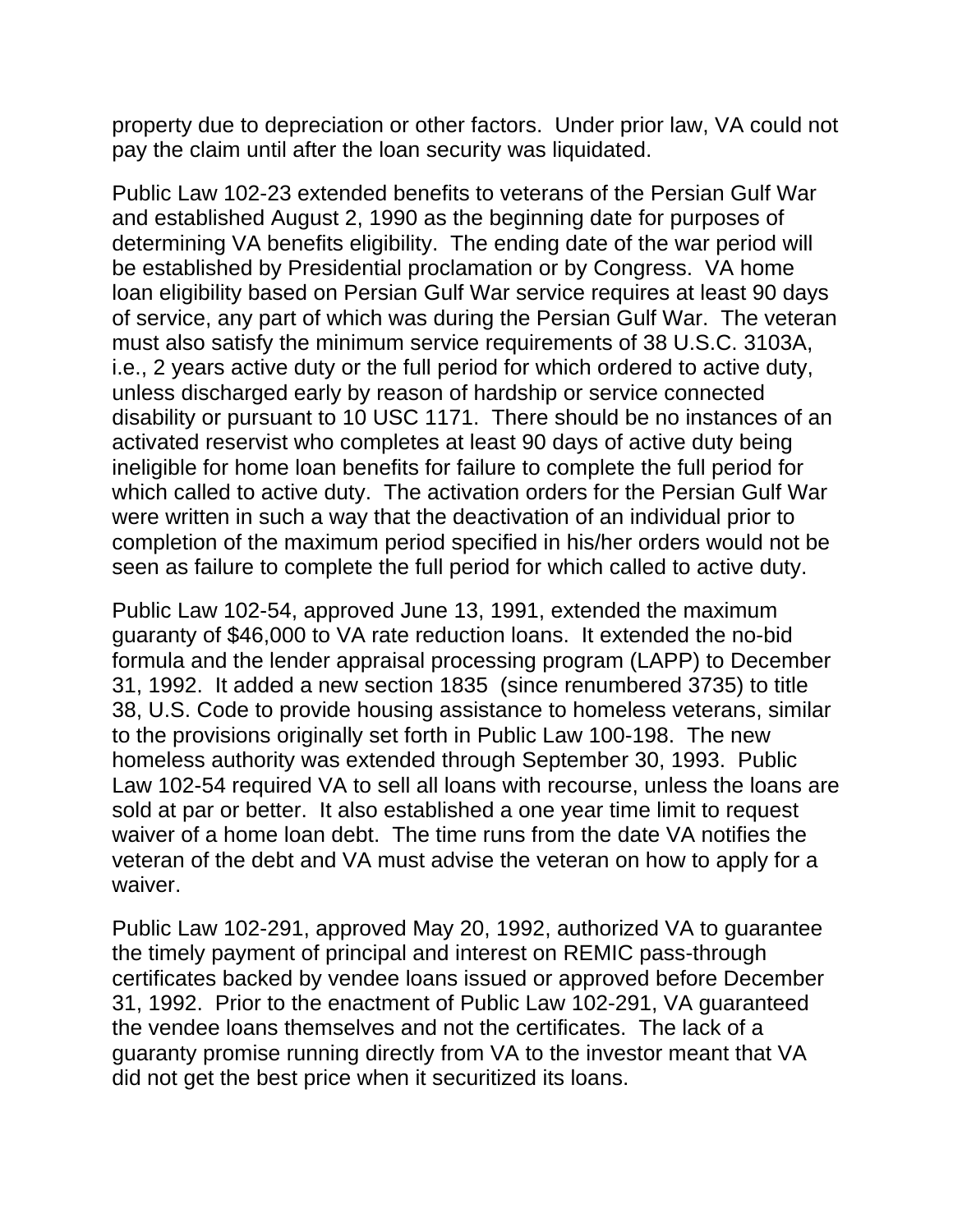Public Law 102-547, Veterans Home Loan Program Amendments of 1992, signed by the President on October 28, 1992, brought the most significant changes to the Loan Guaranty program in more than 20 years. It authorized a 3-year test during which the Secretary has the option of setting the maximum interest rate that may be charged on a VAguaranteed loan or to allow the rate to be negotiated between the veteran and the lender and the payment of discount points to be negotiated between veteran, seller and lender. The Secretary exercised the option to allow the rate to be negotiated. The new law also authorized a 3-year test of a VA-guaranteed Adjustable Rate Mortgage (ARM) which is modeled after the FHA ARM.

The law established a new category of veteran eligible for VA home loan benefits. Individuals who are not otherwise eligible and who have completed a total of at least 6 years of honorable service in the Selected Reserves (including National Guard) are eligible for VA home loans. Reserves must pay a 3/4% higher funding fee than other veterans and their eligibility expires October 28, 1999.

The law also required VA to carry out a program to demonstrate the feasibility of guaranteeing mortgages for the acquisition of an existing dwelling and the cost of making energy efficient improvements to the dwelling or for refinancing and adding energy efficient improvements to a dwelling owned and occupied by a veteran. It authorized an addition to the loan for the cost of the energy efficient improvements up to \$3,000; or \$6,000 if the increase in the monthly payment for principal and interest does not exceed the likely reduction in monthly utility costs resulting from the energy efficiency improvements.

The funding fee on IRRRLs (Interest Rate Reduction Refinancing Loans) was reduced to .5% for all such loans, including those made to Reservists. The law also provided for a minimum guaranty of 25% on all IRRRLs, regardless of the amount of guaranty on the original loan.

Public Law 102-547 also authorized a pilot program to provide VA direct loans to Native American veterans living on trust lands, who have historically had difficulty in achieving homeownership. These loans are limited to \$80,000, except in areas that the Secretary has determined are high cost.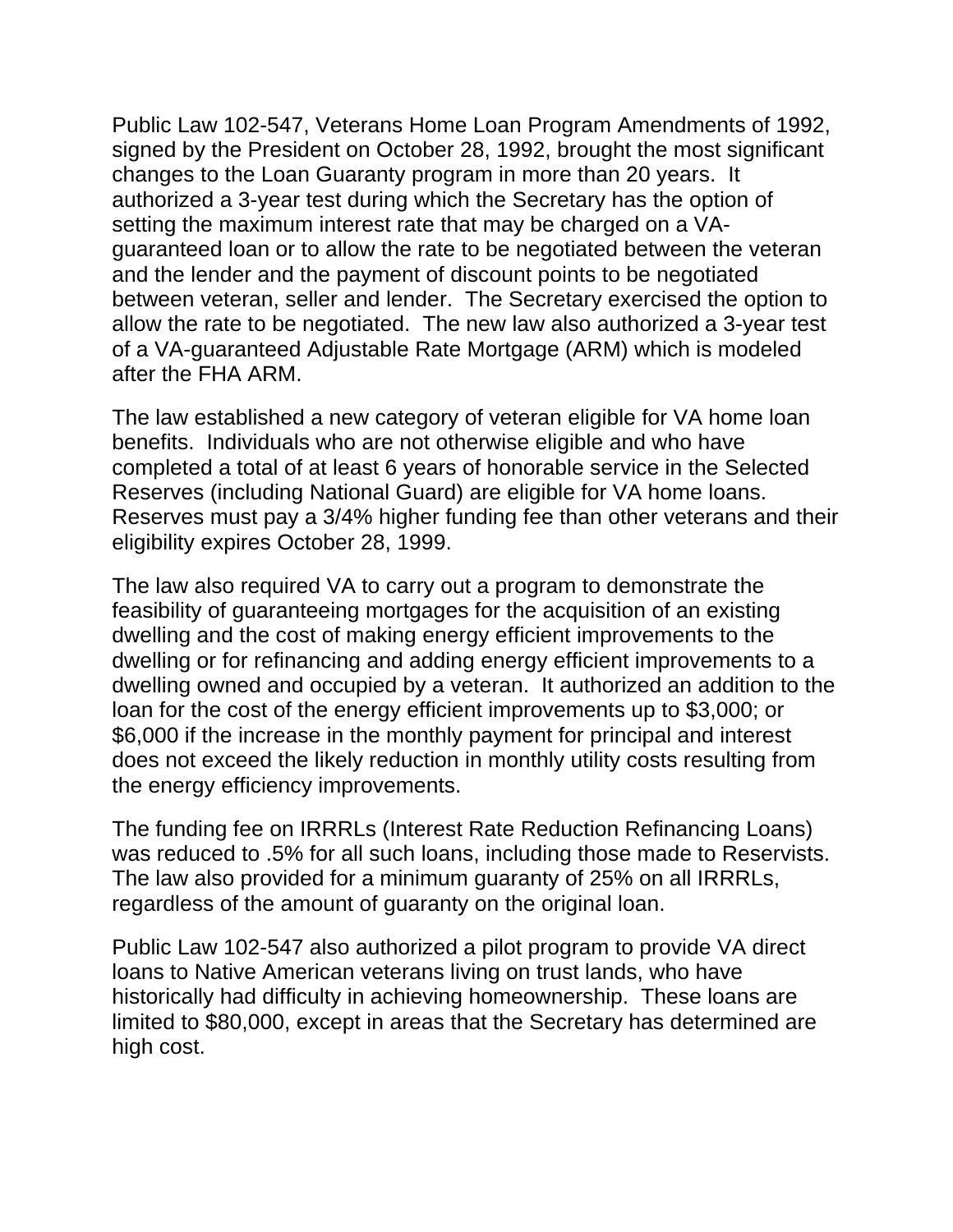Public Law 102-547 also extended the Lender Appraisal Processing Program (LAPP) and the Enhanced Loan Asset Sale Authority provided by Public Law 102-291 until December 31, 1995.

Public Law 103-66, the Omnibus Budget Reconciliation Act of 1993, increased the funding fees charged on VA loans by 0.75 percent of the loan amount. A new fee of 3 percent of the loan amount was established for multiple users of the program except those who make a downpayment of at least 5 percent. The new fees are effective through September 30, 1998. The fee increases do not apply to interest rate reduction refinancing loans, for which the fee is 0.50 percent of the loan amount. This law also amended the net value formula to include losses sustained on the resale of VA acquired properties.

Public Law 103-353, approved October 13, 1994, increased the maximum home loan guaranty entitlement amount from \$46,000 to \$50,750. The new maximum affects only those loans above \$144,000 to purchase or construct a home, or refinance an existing VA guaranteed loan to a lower interest rate. The basic entitlement amount remains at \$36,000 for all other loans.

Public Law 103-446, approved November 2, 1994, made a number of changes. It allows VA to restore entitlement, on a one-time basis, for a veteran who has paid off the prior loan but has not disposed of the property. It extends loan guaranty eligibility to Reservists discharged because of a service-connected disability, and to surviving spouses of Reservists who died in service or as a result of a service-connected disability. It also amended the 24 month minimum active duty service requirement for loan guaranty benefits, by creating a limited exception for persons who failed to meet the 24 month requirement because of a reduction in force.

The law also made a number of technical adjustments. It allows veterans to refinance adjustable rate mortgages to fixed rate mortgages in cases where the fixed rate is higher than the current ARM rate. It allows interest rate reduction refinancing loans to include funds for energy efficiency improvements. It repeals the requirement for statements from state and local officials concerning the feasibility of community water and sewage systems. It eliminates the requirement for manufactured home inspections.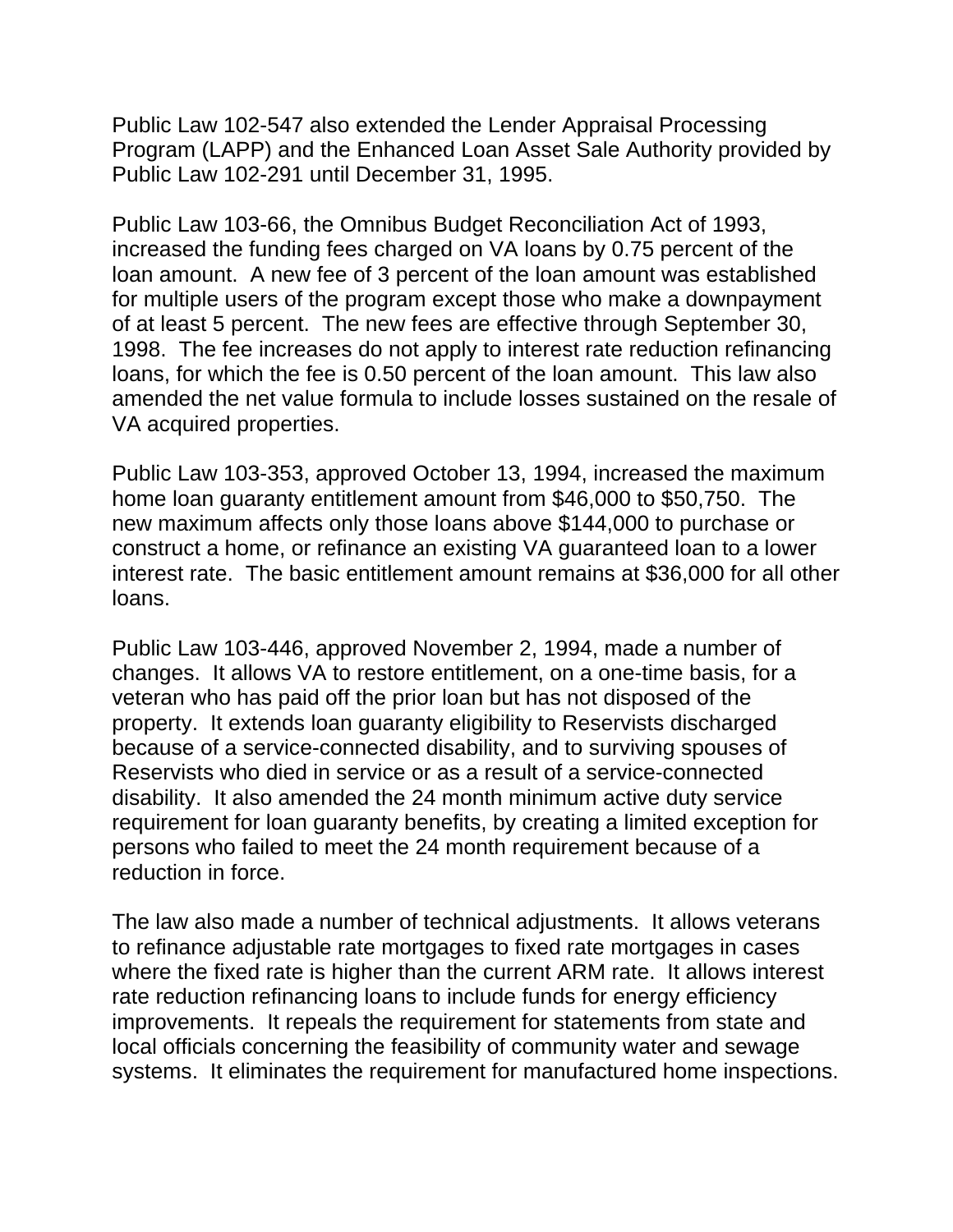It authorizes VA to accept conveyance of a foreclosed property in cases where the holder's bid at foreclosure exceed the specified amount.

Public Law 104-106, approved February 10, 1996, authorized VA and the Department of Defense (DOD) to conduct a pilot program to assist military personnel obtain VA home loans.

Under the pilot program, certain military personnel stationed at bases where the supply of suitable housing is inadequate could qualify for VA home loans with a special interest rate buy-down provision. The funds for the buy-down are to be provided by DOD, and DOD would be responsible for designating specific housing shortage areas where these special loans would be available. VA's responsibility under the pilot program is to develop underwriting standards for the loans and to work with mortgage lenders to implement the program.

Public Law 104-110, approved February 13, 1996, extended and made permanent VA's authority for loans with negotiated interest rates, energy efficient mortgages, and the lender appraisal processing program. VA's authority to enter into agreements for housing assistance for homeless veterans and for certificate guaranty on loan sales were also extended, for 2 years and 1 year, respectively. VA's authority for adjustable rate mortgages, which expired on September 30, 1995, was not extended.

Public Law 104-275, the Veterans Benefits Improvements Act of 1996, was signed by the President on October 9, 1996. This act made three changes in the VA Loan Guaranty Program. First, VA's authority to issue Vinnie Mac securities was extended for 1 year, through December 31, 1997. Second, effective January 1, 1997, the term "Vietnam Era" has been redefined for veterans who served in the Republic of Vietnam. For these veterans, the "Vietnam Era" now begins on February 28, 1961, and ends on May 7, 1975. For veterans who did not serve in the Republic of Vietnam, the "Vietnam Era" begins on August 5, 1964, and ends on May 7, 1975. Any veteran who served on active duty at any time during the Vietnam Era, and whose total service was for 90 days or more, is eligible for VA home loan benefits. This means that for a veteran whose only service was before August 5, 1964 and who did not serve in the Republic of Vietnam, 181 days of continuous active duty service is required. Third, VA was authorized to make direct loans to Native American veterans for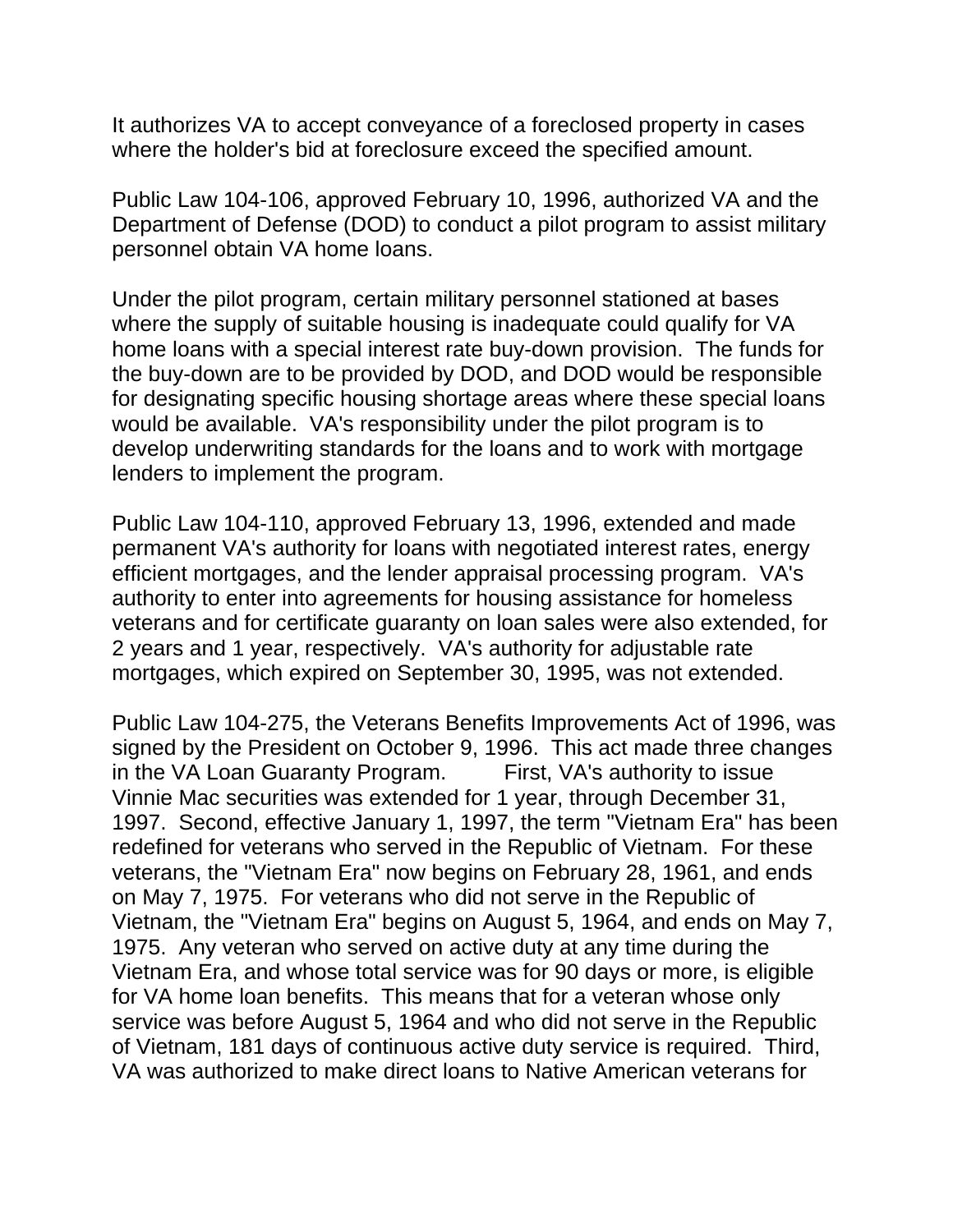the purpose of reducing the interest rate on loans previously obtained under the Native American Veteran Direct Loan Program.

On August 5, 1997, the President signed Public Law 105-33, "The Balanced Budget Act of 1997". This bill extended the funding fee surcharge of 0.75 percent, the 3 percent fee for second time use, and the no-bid formula through October 1, 2002. It increased from 1 percent to 2.25 percent the fee paid by purchasers of VA acquired properties who obtain vendee loans. It extends through December 31, 2002, VA's authority to guarantee REMIC securities. It also permits VA to collect debts established against veterans as a result of default on a VA home loan by offsetting, for example, federal salary payments or tax refunds. VA must provide the veteran with notice of the right to request a waiver and to appeal denial of a waiver or release of liability. Previously, these offsets could only be taken with the veteran's written consent, or if there was a judicial determination of the debt.

On November 21, 1997, President Clinton signed Public Law 105-114, which extended the Native American Veteran Housing Loan Pilot Program until December 31, 2001.

On November 11, 1998, Public Law 105-368 extended the home loan eligibility of individuals who are not otherwise eligible and who have completed a total of at least 6 years of honorable service in the Selected Reserves to September 30, 2003.

The Veterans Millennium Health Care and Benefits Act of 1999, Public Law 106-117 authorized VA to restore the home loan eligibility of surviving spouses who lost such eligibility as a result of remarriage if the remarriage has been terminated by death or divorce. The home loan eligibility of individuals who are not otherwise eligible and who have completed a total of at least 6 years of honorable service in the Selected Reserves was extended to September 30, 2007. VA's authority to sell or lease acquired properties to organizations to provide housing for homeless veterans was extended to December 31, 2003.

Public Law 106-419, the Veterans Benefits and Health Care Improvement Act of 2000, approved November 1, 2000, extended 3 legislative authorities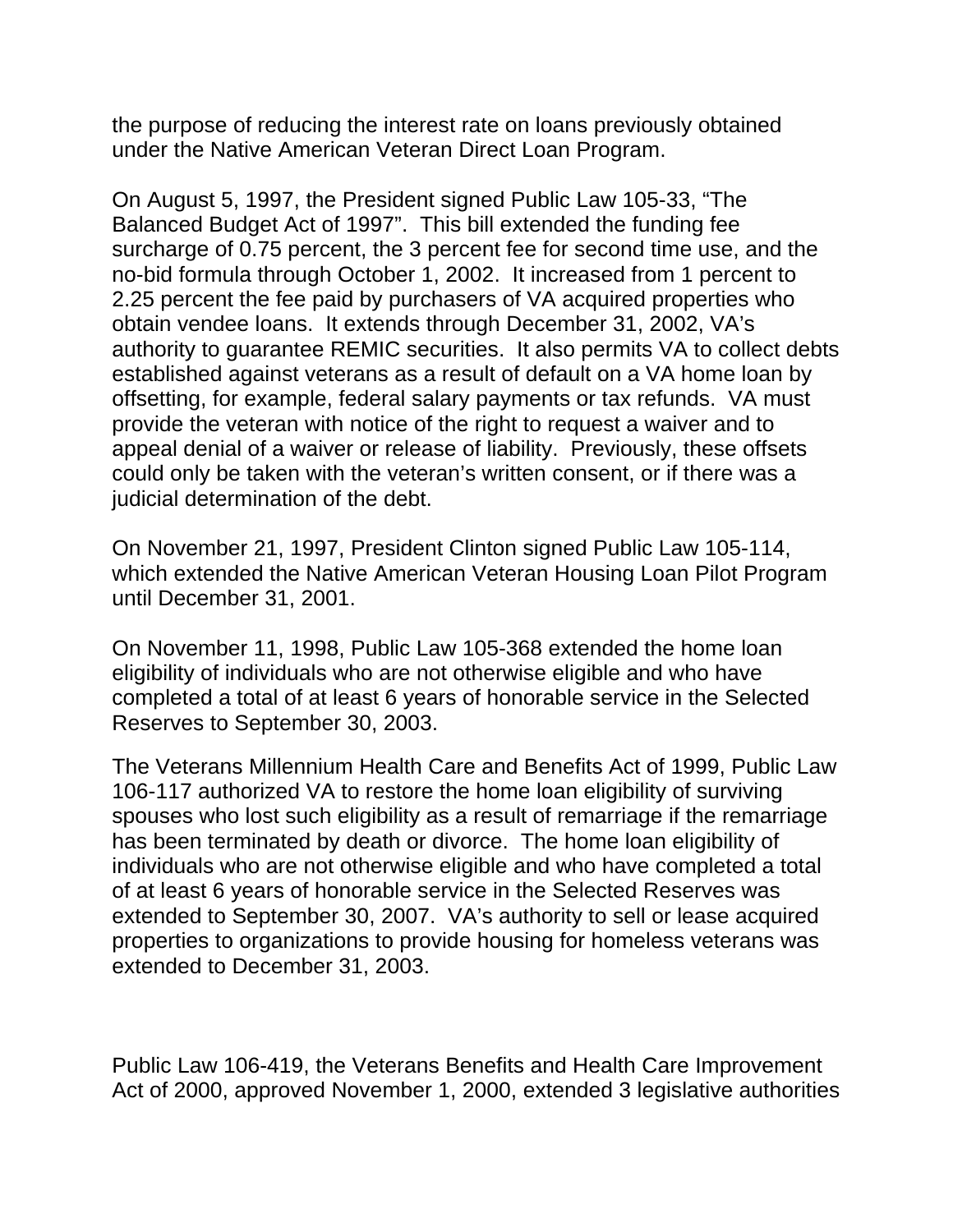that were scheduled to expire in 2002 until 2008. They are: The enhanced loan asset sale authority, the 34 percent higher funding fee provision, and the "no-bid" formula. The bill also contained a provision authorizing VA to pay up to the full amount of an SAH grant in cases involving joint ownership of the specially adapted home by someone other than the veteran's spouse.

The Veterans Education and Benefits Expansion Act of 2001, Public Law 107-103, made a number of changes to the Loan Guaranty Program.

First, it increases the maximum guaranty amount from \$50,750 to \$60,000 for certain loans that exceed \$144,000. Eligible veterans can now obtain no down-payment loans for up to \$240,000 to purchase a home or condominium.

It also increases the maximum grant for specially adapted housing for severely disabled veterans from \$43,000 to \$48,000, and increases the maximum housing adaptations grant from \$8,250 to \$9,250.

It extends the Native American Veteran Direct Loan Program for 4 years, to December 31, 2005. It also eliminates the requirement for VA to have a separate Memorandum of Understanding (MOU) with tribal authorities if another federal agency has an MOU that substantially complies with VA's requirement, and it extends the reporting period for the program.

It modifies the loan assumption notice requirement to require that the notice appear conspicuously on at least one of the security instruments for the loan. The notice must read substantially as follows: "This loan is not assumable without the approval of the Department of Veterans Affairs or its authorized agent".

Finally, the new law extends the sunset dates of certain legislative authorities as follows:

The home loan eligibility of veterans who served in the Reserves or National Guard for six years is extended to September 30, 2009.

VA's enhanced loan sale authority is extended to December 31, 2011.

The funding fee requirements are extended to October 1, 2011.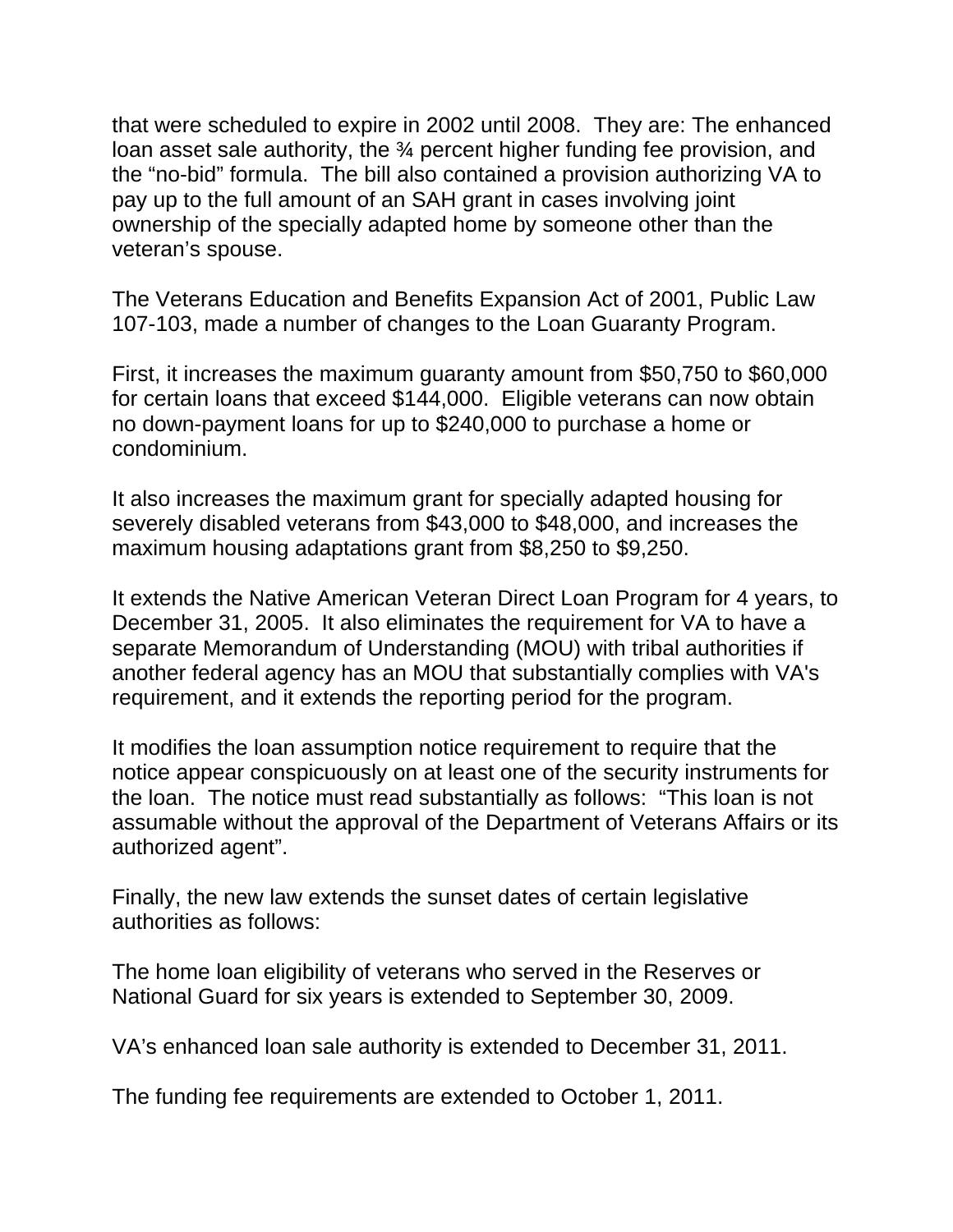The formula governing whether a property that secures a defaulted loan can be acquired by VA, referred to as the "Net Value" formula is extended to October 1, 2011.

The Veterans Benefits Act of 2002, Public Law 107-330, increased the fee for loan assumptions for a limited time, through September 30, 2003. It also authorized hybrid adjustable rate mortgages for a period of 2 years, beginning October 1, 2003.

The Veterans Benefits Act of 2003, Public Law 108-183, approved December 16, 2003, increases the Specially Adapted Housing Grant from \$48,000 to \$50,000, and increases the Housing Adaptations grant from \$9,250 to \$10,000. It also makes permanent VA's authority to guarantee home loans for members of the Selected Reserve.

It adjusts the VA loan guaranty funding fees. The revised fee for an initial loan with no down payment, closed on or after January 1, 2004 through September 30, 2004, is 2.20 percent for an active duty veteran, and 2.40 percent for a reservist. The revised fee for an initial loan with no down payment, closed on or after October 1, 2004 through September 30, 2011, is 2.15 percent for an active duty veteran, and 2.40 percent for a reservist. The fee for a subsequent loan, with no down payment, increases to 3.3 percent for loans closed on or after January 1, 2004 through September 30, 2011. The funding fee for an initial loan with a 5 percent down payment closed before October 1, 2011 is 1.5 percent for an active duty veteran, and 1.75 percent for a reservist. The funding fee for an initial loan with a 10 percent down payment closed before October 1, 2011, is 1.25 percent for an active duty veteran, and 1.50 percent for a reservist.

Public Law 108-183 also requires VA to sell between 50 percent and 85 percent of acquired properties with vendee loans. This provision will expire on September 30, 2013. It extends VA liquidation sales procedures set forth in 38 USC 3732 (the no-bid formula), currently scheduled to expire on October 1, 2011, for 1 year, so that they will now expire on October 1, 2012.

The Veterans Benefits Improvement Act of 2004, Public Law 108-454, approved December 10, 2004, extends the full \$50,000 specially adapted housing grant to veterans who have lost the use of both upper extremities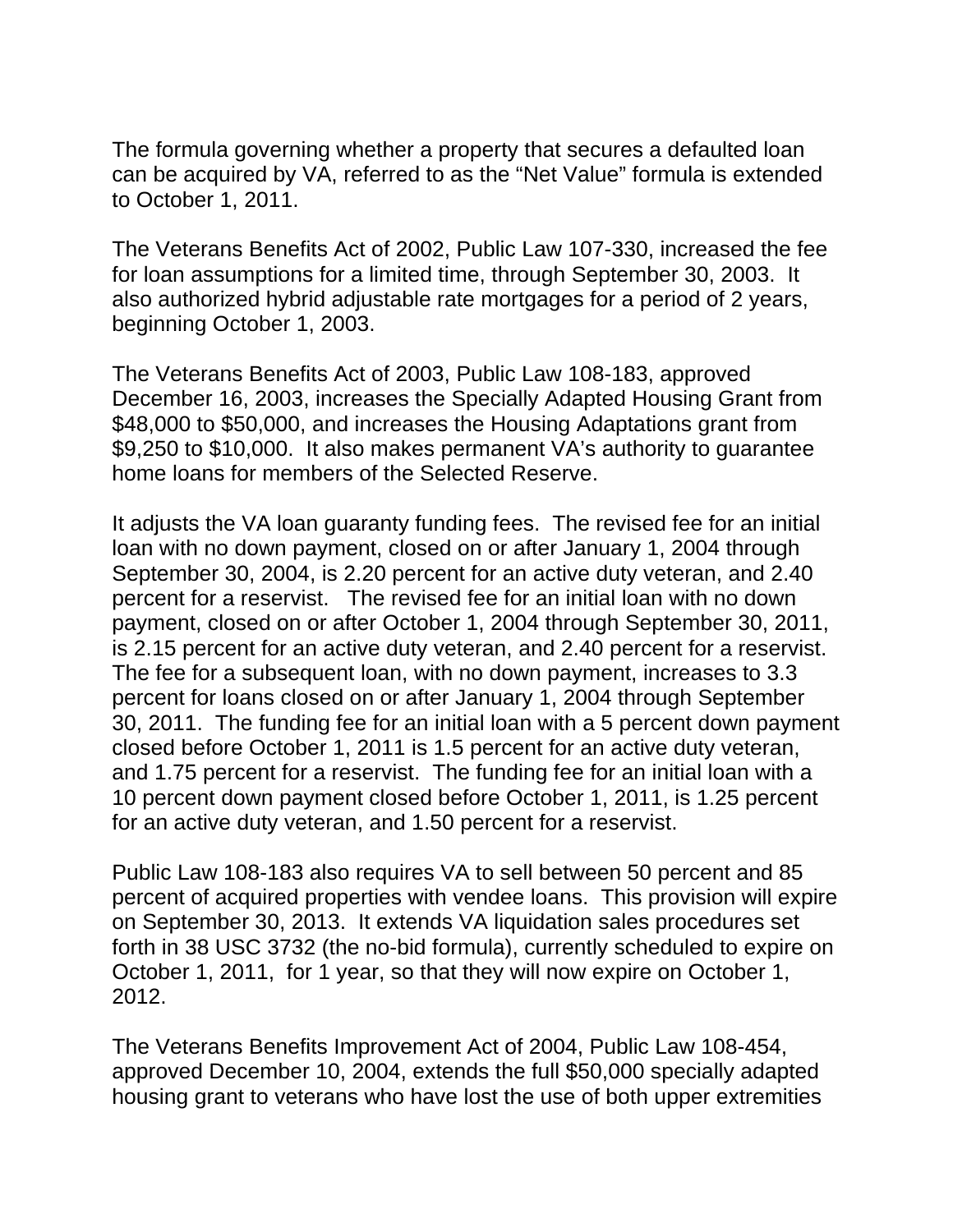such as to preclude use of the arms at or above the elbows. Previously, such veterans were only eligible for the \$10,000 special housing adaptations grant.

It increases the maximum VA loan guaranty amount for loans over \$144,000 by indexing the maximum guaranty amount to 25 percent of the conventional conforming loan limit. This amount would automatically adjust every year, along with the annual conforming loan limit adjustment. Fannie Mae and Freddie Mac have announced that effective January 1, 2005, the conforming limit will be \$359,650. Consequently, during 2005, VA no downpayment loans will be available for up to \$359,650 (the maximum guaranty would be \$89,913, which is 25% of \$359,650).

The law also authorizes VA to guarantee traditional adjustable rate mortgages, i.e., those that adjust every year, through the year 2008. VA previously had authority for a 3-year pilot that ran from 1992 through 1995. Congress declined to extend this authority at that time due to the fact that the default rate on such arms was higher than for traditional fixed-rate mortgages.

The law also amends the hybrid ARM authority, and extends it through the year 2008. There would be a 1 percent limit on the initial interest rate adjustment for hybrid ARMs with an initial fixed rate period of less than 5 years. For hybrid ARMs with an initial fixed rate period of 5 years or more, the maximum initial interest rate adjustment would be such percentage as determined by the Secretary. After the initial adjustment, subsequent adjustments are limited to 1 percent. The statutory life of loan maximum increase of 5 percent in the interest rate is eliminated and replaced with a maximum number of percentage points as prescribed by the Secretary.

This law also exempts veterans from the funding fee if they are rated eligible for compensation based on pre-discharge eligibility examinations, without regard to the date compensation will start. Currently, a veteran must actually be receiving compensation to be exempt from payment of the funding fee.

It also extends authority for Native American Direct Loans through the year 2008.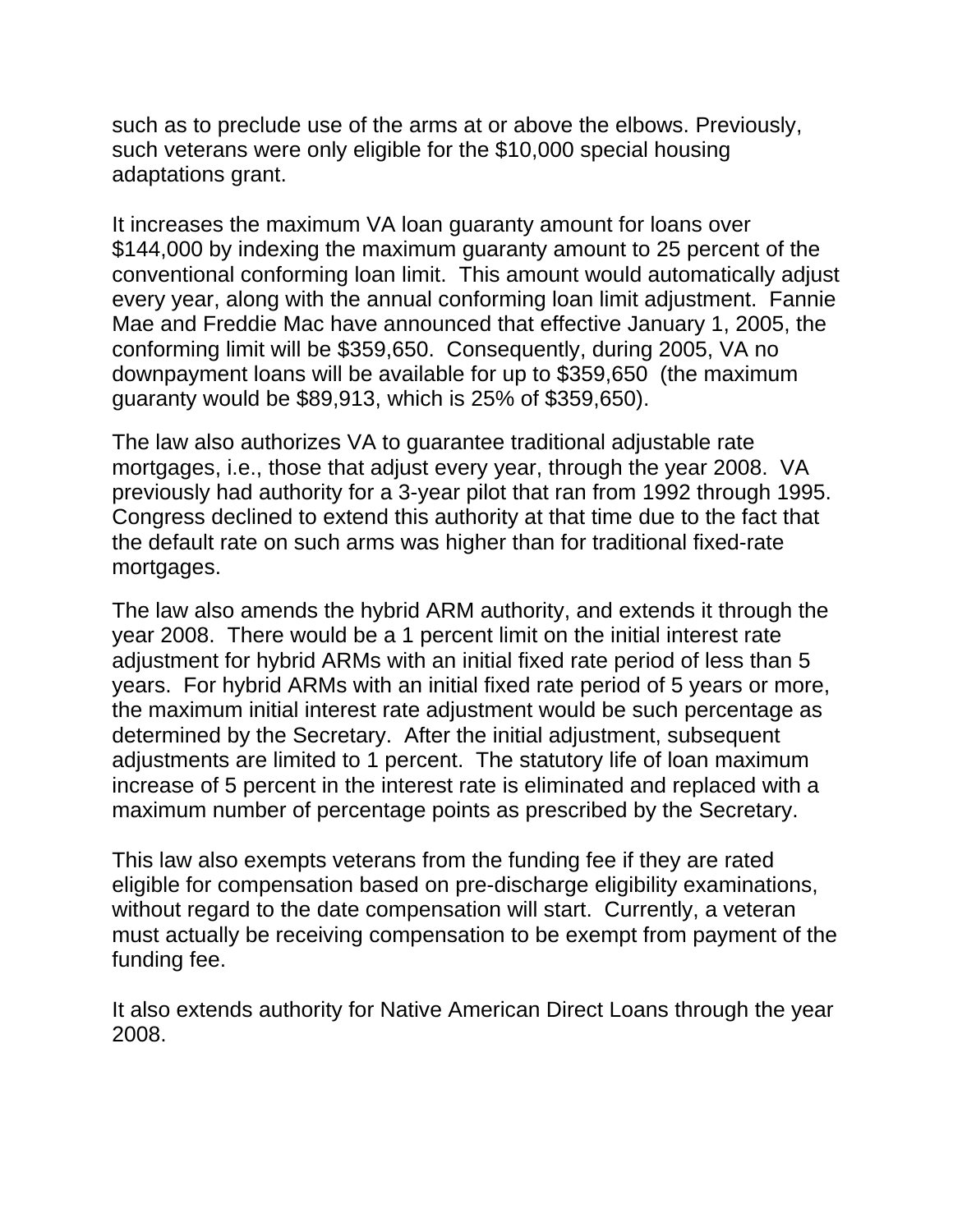On June 15, 2006, the President signed P. L. 109-233, the Veterans Housing Opportunity and Benefits Act of 2006.

The law authorizes VA to provide Specially Adapted Housing (SAH) assistance to veterans who are temporarily residing in a home owned by a family member. This assistance would be in the form of a grant to assist the veteran in adapting the family member's home to meet his or her special needs. Those eligible for the grant would be permitted to use up to \$14,000 of the maximum grant amount for a 2101(a) grant or up to \$2,000 of the maximum grant amount for a 2101(b) grant. This new provision does not authorize VA to make such grants available to assist active duty servicemembers.

The law changes the one-time only usage of grant benefits. Although a veteran may now use his or her benefits up to a total of three times, the aggregate amount of assistance cannot exceed the maximum amounts allowable for either the 2101(a) or 2101(b) grant.

The law reestablishes VA's authority to make SAH grants (but not the temporary grants referred to above) to active duty service personnel awaiting disability discharge.

No temporary grant assistance may be provided after June 15, 2011.

The benefits administered under chapters 17, 21, and 31 of Title 38. These provisions cover assistance provided under the Home Improvement and Structural Alteration (HISA), SAH, and Independent Living (IL) benefit programs.

The law increases the funding fee from 3.3 percent to 3.35 percent for subsequent loans with less than a five percent down payment closed during Fiscal Year 2007 (October 1, 2006 – September 30, 2007).

The law removes the current one percentage point restriction to subsequent annual adjustments to interest rates on hybrid adjustable rate mortgages (HARM) with an initial fixed-period rate of 5 years or more. The Secretary now has the authority to determine annual adjustments for loans